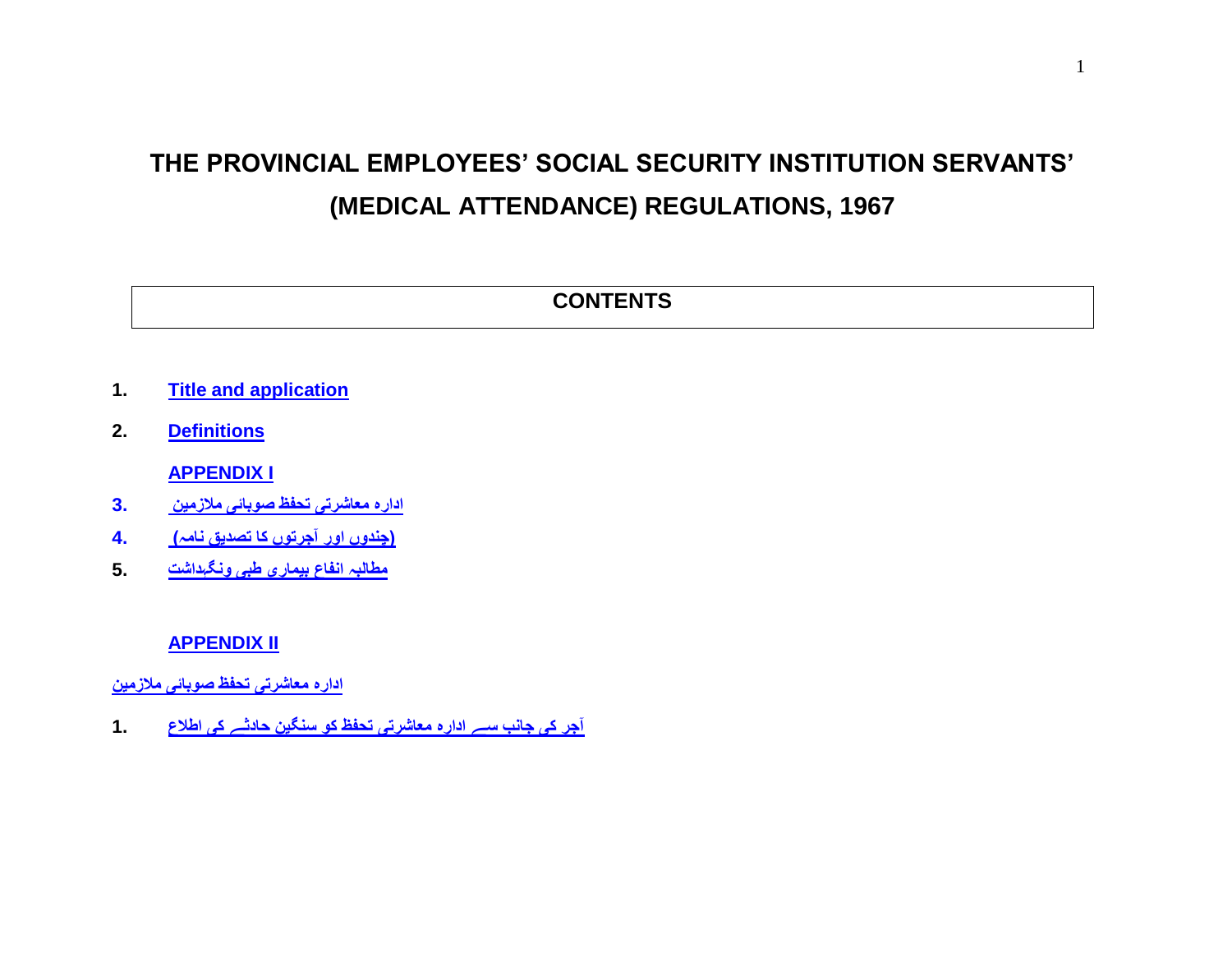#### **[APPENDIX III](#page-11-0)**

**[Provincial Employees' Social Security Institution](#page-11-0)** 

**1. [EMPLOYER'S REGISTRATION FORM](#page-11-0)**

#### **[APPENDIX IV](#page-14-0)**

**[Provincial Employees' Social Security Institution](#page-14-0)** 

**[PARTICULARS OF SECURED PERSON](#page-14-0)**

## **[APPENDIX V](#page-16-0)**

**[Provincial Employees' Social Security Institution](#page-16-0)** 

**[Return of Employees liable to become secured persons](#page-16-0)**

**[APPENDIX VI](#page-21-0)**

**[Record of Employment](#page-21-0)**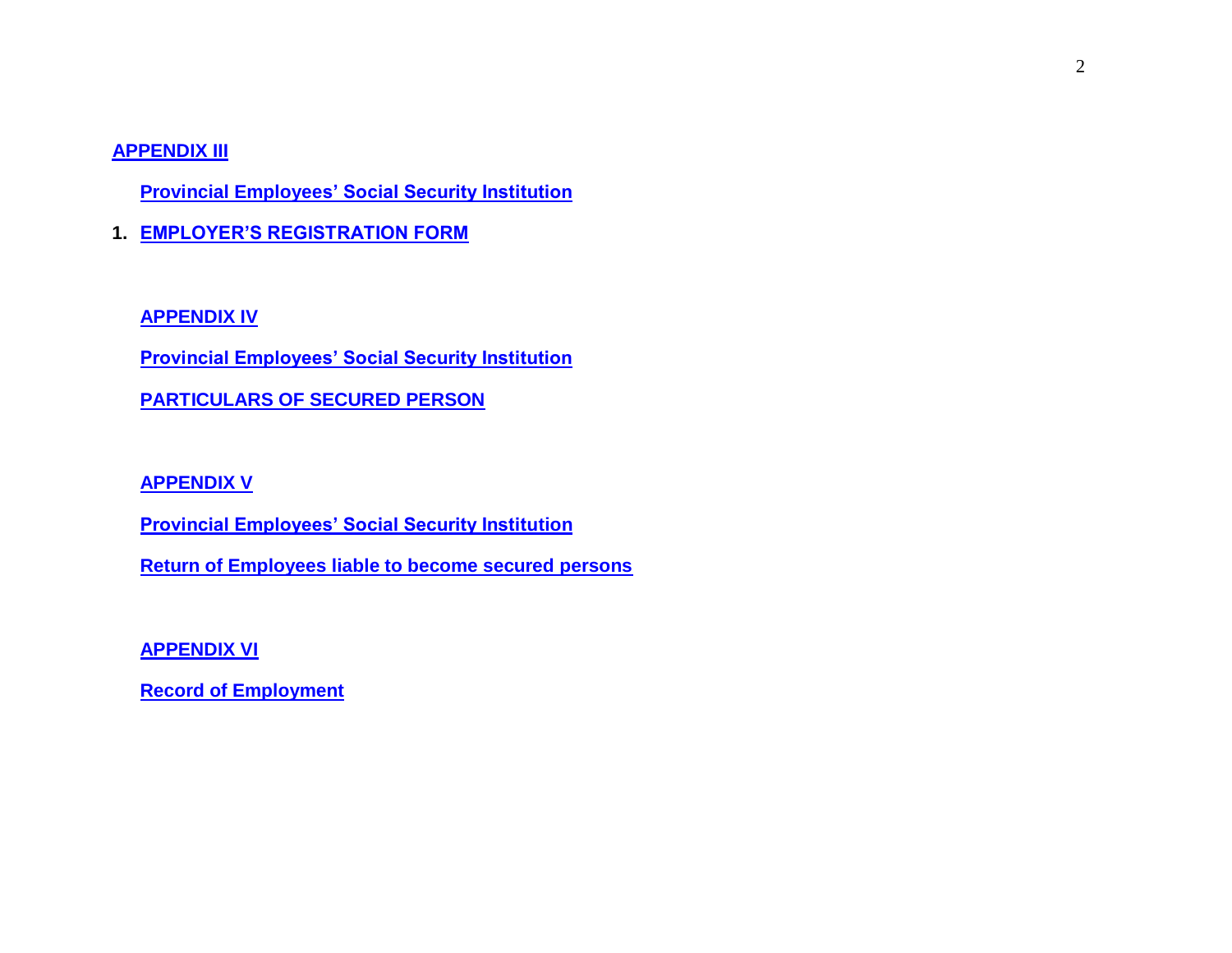#### **[APPENDIX VII](#page-23-0)**

**[Provincial Employees' Social Security Institution](#page-23-0)**

## **[APPENDIX VIII](#page-24-0)**

[ادارہ معاشرتی تحفظ صوبائی مالزمین](#page-24-0) 

[حادثے کی صورت میں تصدیق نامہ](#page-24-0)

#### **[APPENDIX IX](#page-26-0)**

**[Provincial Employees' Social Security Institution](#page-26-0)**

### **[APPENDIX X](#page-28-0)**

**[Provincial Employees Social Security Institution](#page-28-0)** 

**[MEDICAL CERTIFICATE OF INCAPACITY FOR WORK](#page-28-0)**

**[APPENDIX XI](#page-28-0)** 

**[Provincial Employees' Social Security Institution](#page-28-0)** 

**[CERTIFICATE OF FITNESS TO RESUME WORK](#page-28-0)**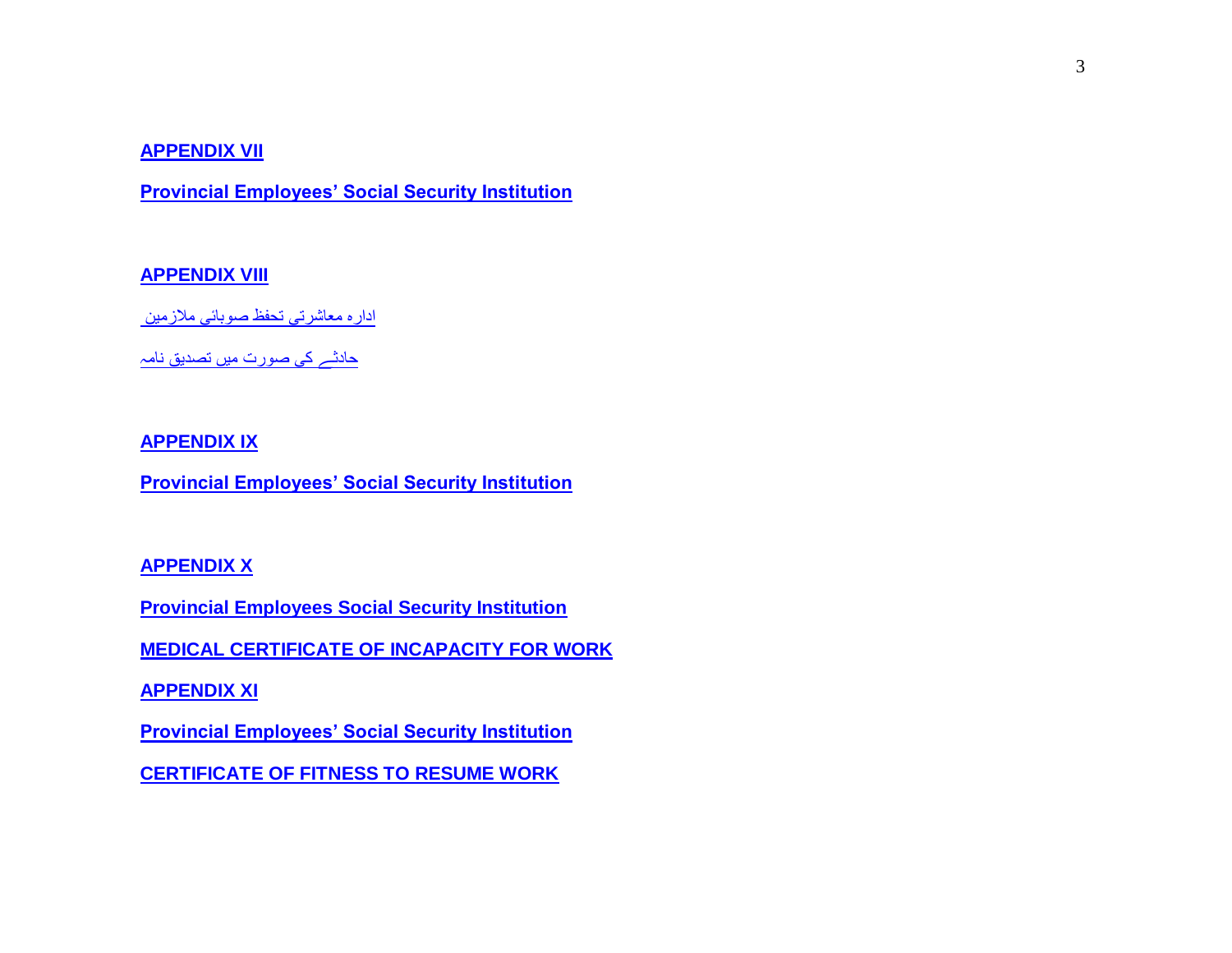<span id="page-3-0"></span>**1. Title and date of commencement:** (1) These regulations may be called the Provincial Employees' Social Security Institution (Medical Attendance) Regulations, 1967.

- (2) They shall apply to all the employees of the Institution and their families.
- <span id="page-3-1"></span>(3) They shall come into force at once.
- **2. Definitions:** In these regulations unless the context otherwise requires:-
	- (i) The following expressions shall have the meanings thereby respectively assigned to them:-
		- (a) "Authorized Medical Attendant" means the Medical Official-in-charge of Social Security Dispensary or any other doctor appointed by the Institution to provide medical treatment to its employees.
		- (b) "Family" means the wife / husband, and dependent children of the employees.
		- (c) "Ordinance" means the Provincial Employees' Social Security Ordinance, 1965.
		- (d) "Hospital" means a Social Security Dispensary / Hospital or any other hospital / dispensary with which arrangements have been made by the Institution for the treatment of its employees.
		- (e) "Medical Attendance" means attendance in the hospital or at the residence of the employees including use of such pathological, bacteriological, radiological and other methods of investigation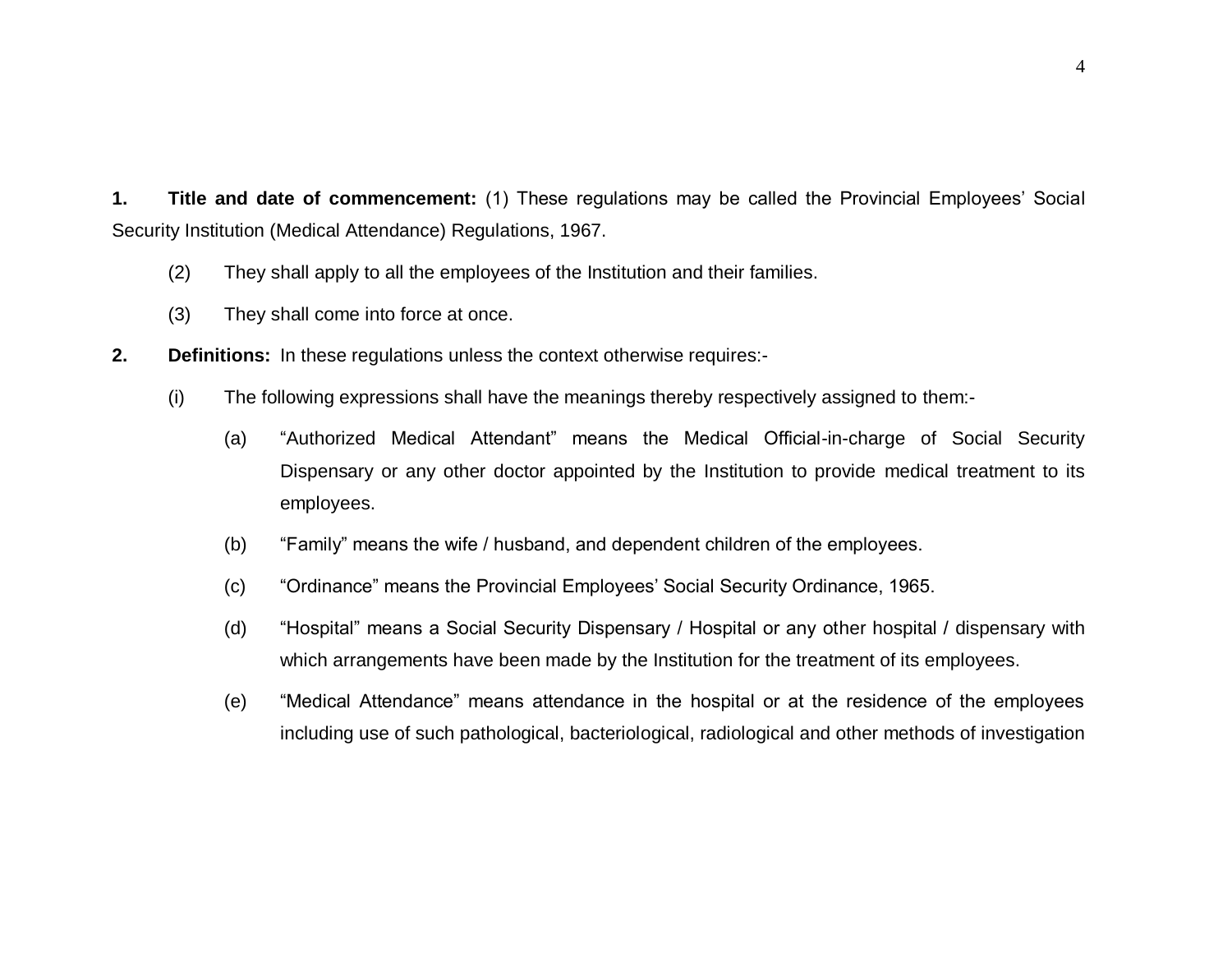for the purpose of diagnosis and reference to specialist for examination treatment as are considered necessary by the authorized Medical Attendant.

- (f) "Patient" means an employee or a member of family to whom these regulations apply and who falls ill.
- (g) "Treatment" means the use of medical, surgical, maternity and other facilities available at the hospital and includes ------

(1) The employment of such pathological, bacteriological, radiological or other methods as is considered necessary by the authorized Medical Attendant.

(2) The supply of medicines, vaccines, sera or other therapeutic substances not ordinarily so available as the authorized Medical Attendant may certify in writing to be essential for the recovery or for the prevention of deterioration in the condition of the patient.

(3) Such accommodation as is ordinarily provided in the hospital and is suited to his status.

- (4) Such nursing as is ordinarily provided to patient in the hospital.
- (5) Consultation with the specialist.
- (ii) other expressions shall have the meanings hereby respectively assigned to them.
- **3.** Employees of the Institution shall be entitled to free medical attendance by the Authorized Medical Attendant.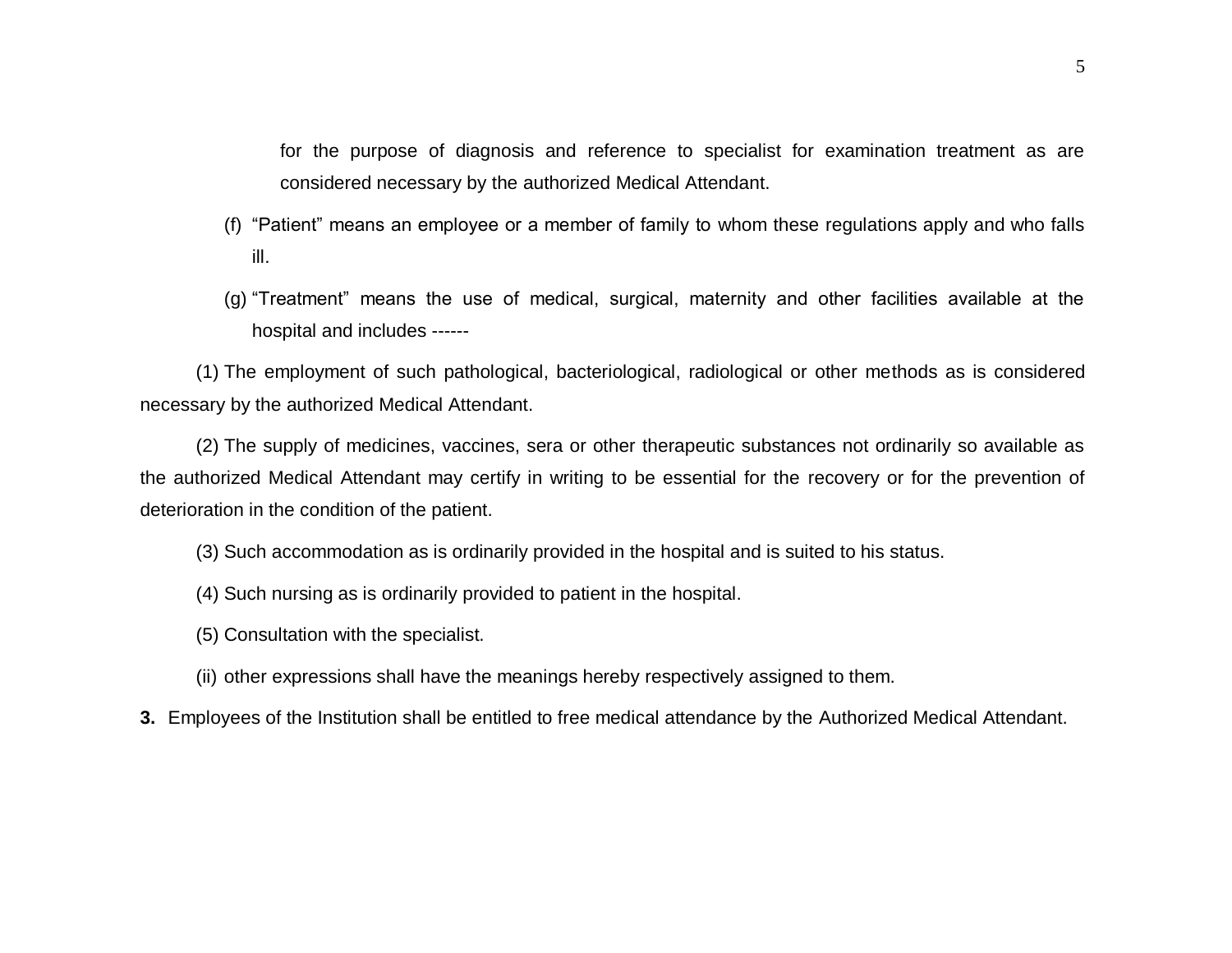**4.** When an employee of the Institution is entitled under Regulation 3 to receive medical attendance, any amount paid by him on account of such medical attendance shall on the production of the certificate in writing from the Authorized Medical Attendant in this behalf be reimbursed to him by the Institution.

**5. I**f the Authorized Medical Attendant is of the opinion that the condition of the patient is of such a serious or special nature as to require medical attendance by a person other than himself, he may-----

(a) Send the patient to the appropriate specialist.

- (b) If the patient is too ill to travel, summon such a Specialist to attend upon him at his residence; and
- (c) Recommend treatment abroad.

**6. I**f an employee is treated in a hospital, where he has to pay for his treatment, he shall himself make the payment in the first instance and recover the amount from the Institution afterwards. For this, he should obtain from the hospital authorities a copy if possible of the printed tariff of the hospital, a bill in full detail, and also a duly signed receipt in token of having made the payment and present them to his office. The office will check the bill with tariff and after obtaining the advice of the Medical Adviser, if necessary, draw the amount on a contingent bill form, for which the hospital bill and receipt will form the vouchers. The amount shall then he disbursed to the employee.

**7.** If the Authorized Medical Attendant is of the opinion that owing to the absence or remoteness of a suitable hospital or to the illness an employee cannot be given treatment at the hospital such an employee shall receive treatment at his residence.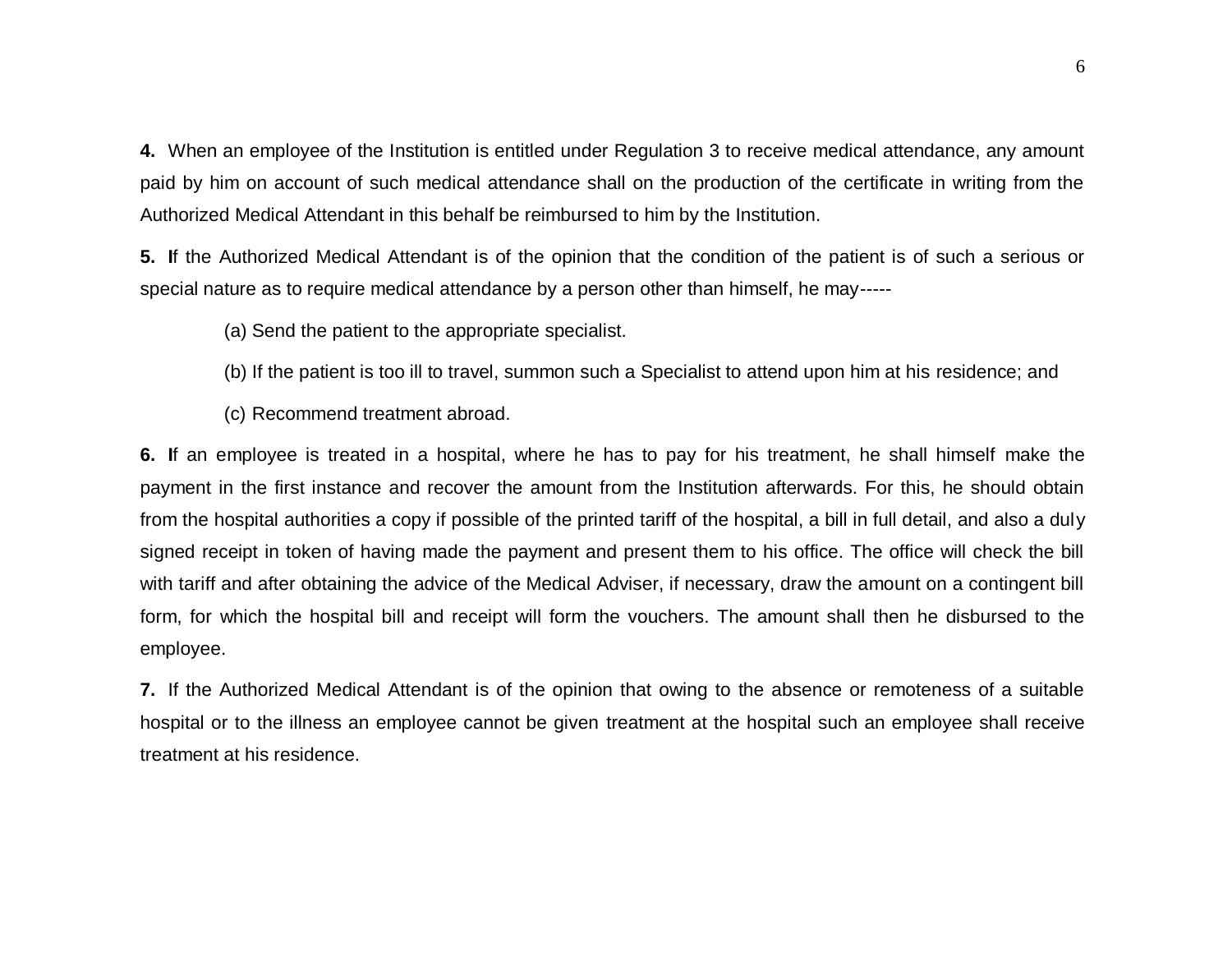**8.** If any question arises as to whether any service is included in the medical attendance or treatment, it shall be referred to the Medical Adviser and his decision shall be final.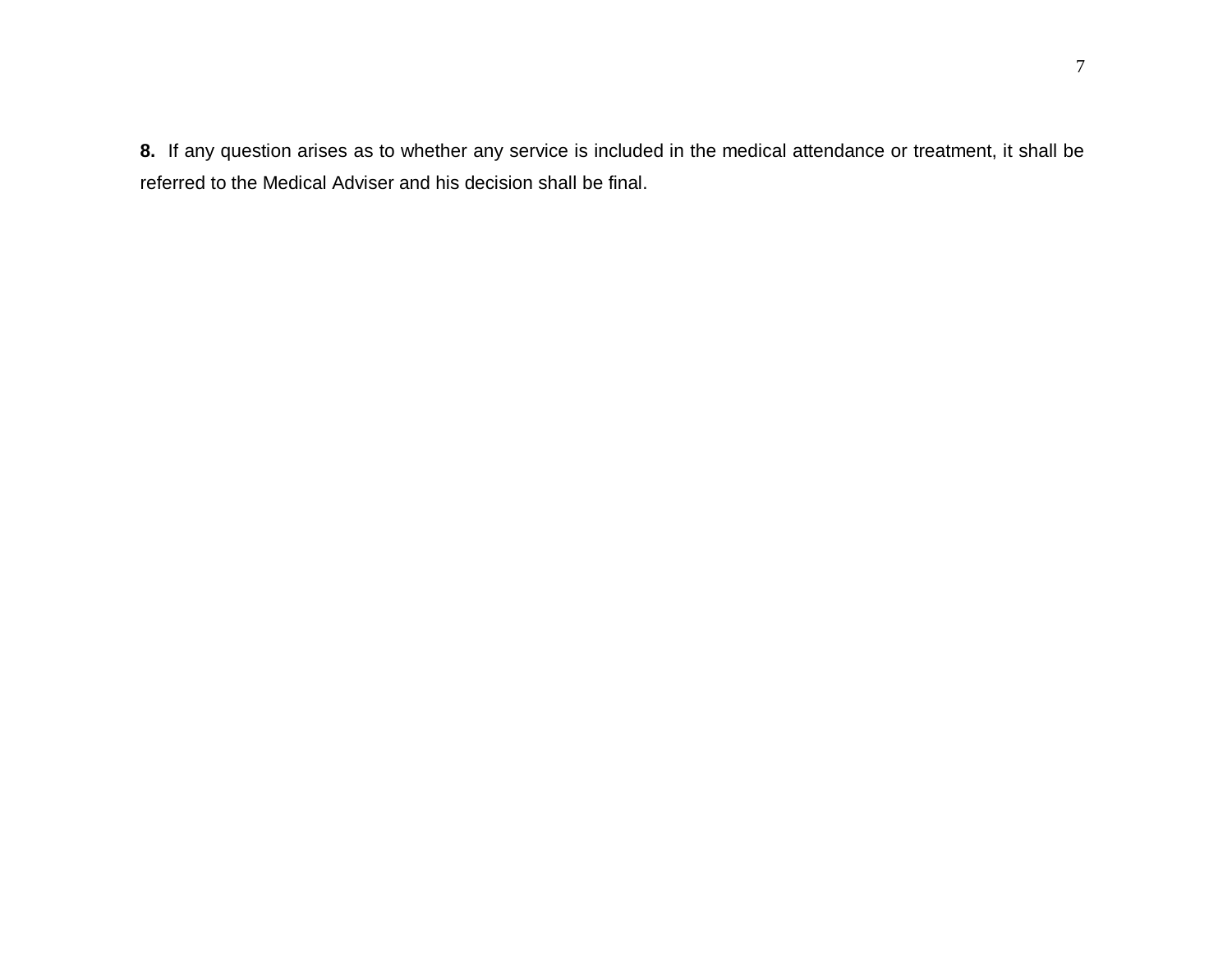-----: o: -----

### **APPENDIX I**

**ادارہ معاشرتی تحفظ صوبائی مالزمین** 

**)چندوں اور آجرتوں کا تصدیق نامہ(** 

**مطالبہ انفاع بیماری طبی ونگہداشت**

<span id="page-7-0"></span>تحفظ یافتہ شخص کا نام ۔۔۔۔۔۔۔۔۔۔ معاشرتی تحفظ میں تصدیق کرتا ہوں کہ مذکورہ بالا شخص گزشتہ ۱۲/۲ ماہ میں (i) کم از کم ۱۸۰/۹۰ یوم تک میرے پاس ملازم رہا ہے ۔ (اگر نہ ہو تو ) (ii) گزشتہ ۱۲/۶ ماہ سے ہر ایک ماہ میں اس عورت / مرد کے ایام کار کی تعداد حسب ذیل ہے۔

| تعداد | ماه | نمبر | تعداد | ماه | نمبر | تعداد | ماه | نمبر | تعداد | ماه | نمبر |
|-------|-----|------|-------|-----|------|-------|-----|------|-------|-----|------|
| ايام  |     | شمار | ايام  |     | شمار | ايام  |     | شمار | ايام  |     | شمار |
|       |     |      |       |     | ۵    |       |     | سد   |       |     |      |
|       |     |      |       |     |      |       |     |      |       |     |      |
|       |     | л    |       |     |      |       |     |      |       |     |      |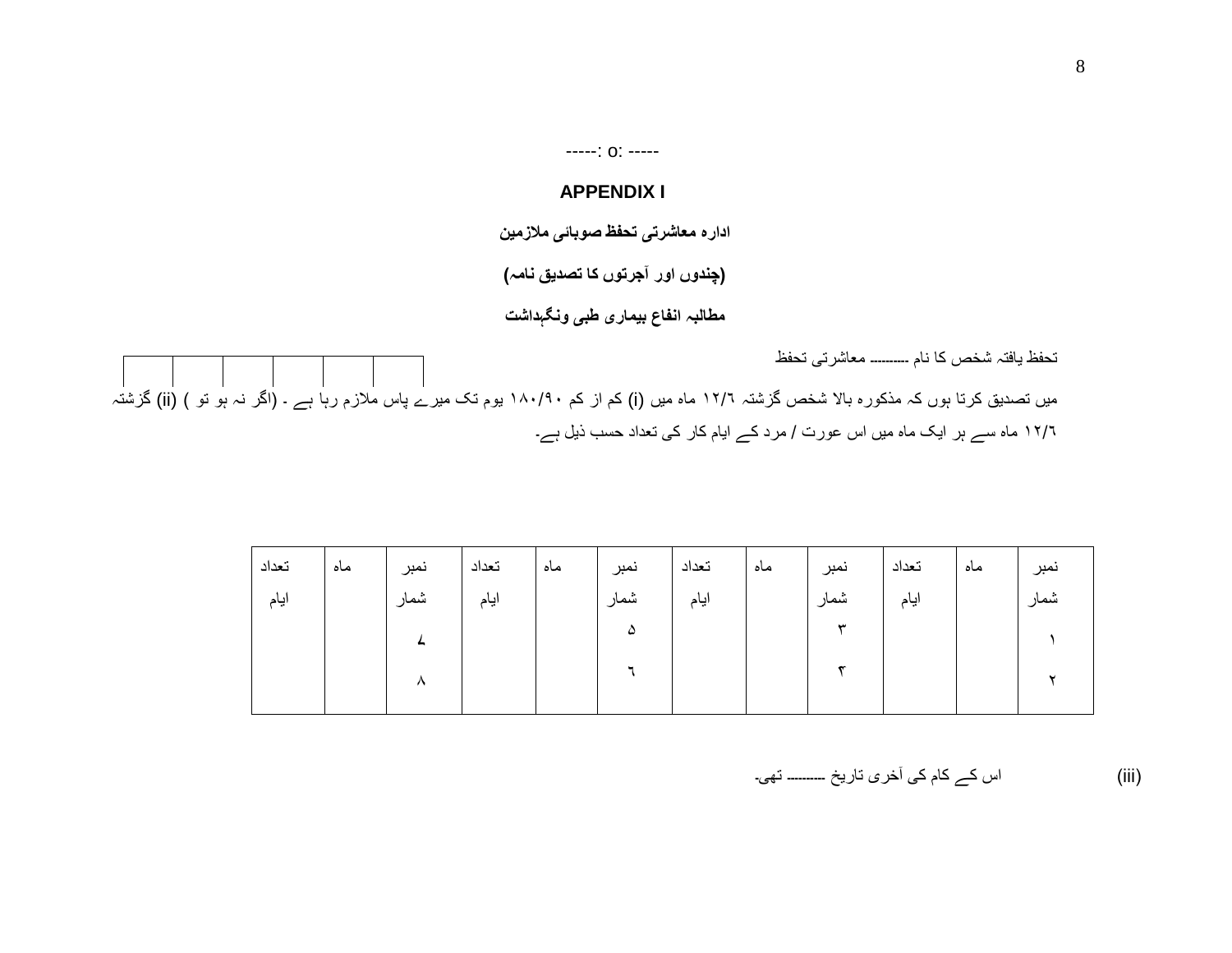

آجر کی مہر

تاریخ

دستخط برائے آجر

فرم میں عہدہ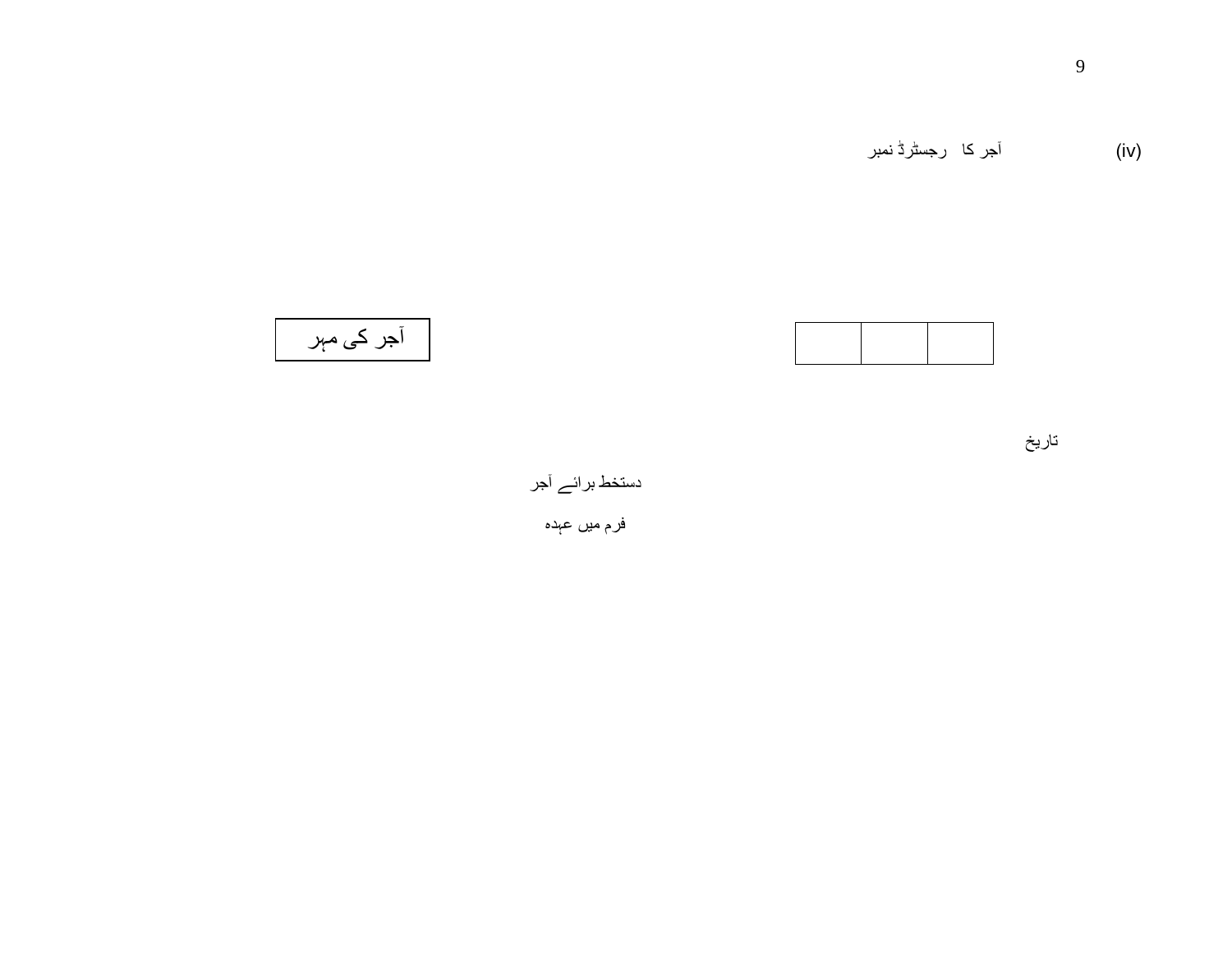#### **APPENDIX II**

**ادارہ معاشرتی تحفظ صوبائی مالزمین** 

**آجر کی جانب سے ادارہ معاشرتی تحفظ کو سنگین حادثے کی اطالع** 

)ھر سنگین حادثہ کے وقو ع سے چوبیس گھنٹے کے اندر اندر ادارہ کے نزدیک ترین مقامی دفتر کو روانہ کی جائے(

<span id="page-9-0"></span>

| فرم كا نام                                                                                                                                                                                                                                                    |                              |             |                           |  |
|---------------------------------------------------------------------------------------------------------------------------------------------------------------------------------------------------------------------------------------------------------------|------------------------------|-------------|---------------------------|--|
| يتہ                                                                                                                                                                                                                                                           | _____ آجر کا   رجسٹریشن نمبر |             |                           |  |
| ثيليفون نمبر                                                                                                                                                                                                                                                  |                              |             | $\mathbf{1}$ $\mathbf{1}$ |  |
| حصہ ۱۔ تصدیق کی جاتی ہے  کہ بتاریخ ____________________________ بوقت __                                                                                                                                                                                       |                              | __صبح / شام |                           |  |
| مسمى                                                                                                                                                                                                                                                          |                              |             |                           |  |
| ر جسٹریشن نمبر میں ایس کے استعمار کر اس کو بہ دوران ملازمت حسب ذیل سنگین حادثہ پیش آیا ہے۔<br>اس کے مطابق ایس کے مطابق کر کر اس کے مطابق کر اس کے مطابق کر اس کا مطابق کر اس کا مطابق کر اس کے مطابق کر کر ک<br>(ضرر کی نوعیت اور شدت کا مختصر بیان درج کریں) |                              |             |                           |  |
|                                                                                                                                                                                                                                                               |                              |             |                           |  |

حصہ ۲ ۔ حادثے کے واقعات یہ ہیں) حادثے کے واقع ہونے کا مختصر بیان درج کریں(

حصہ ۳۔ آجر کے مشاہدات ۔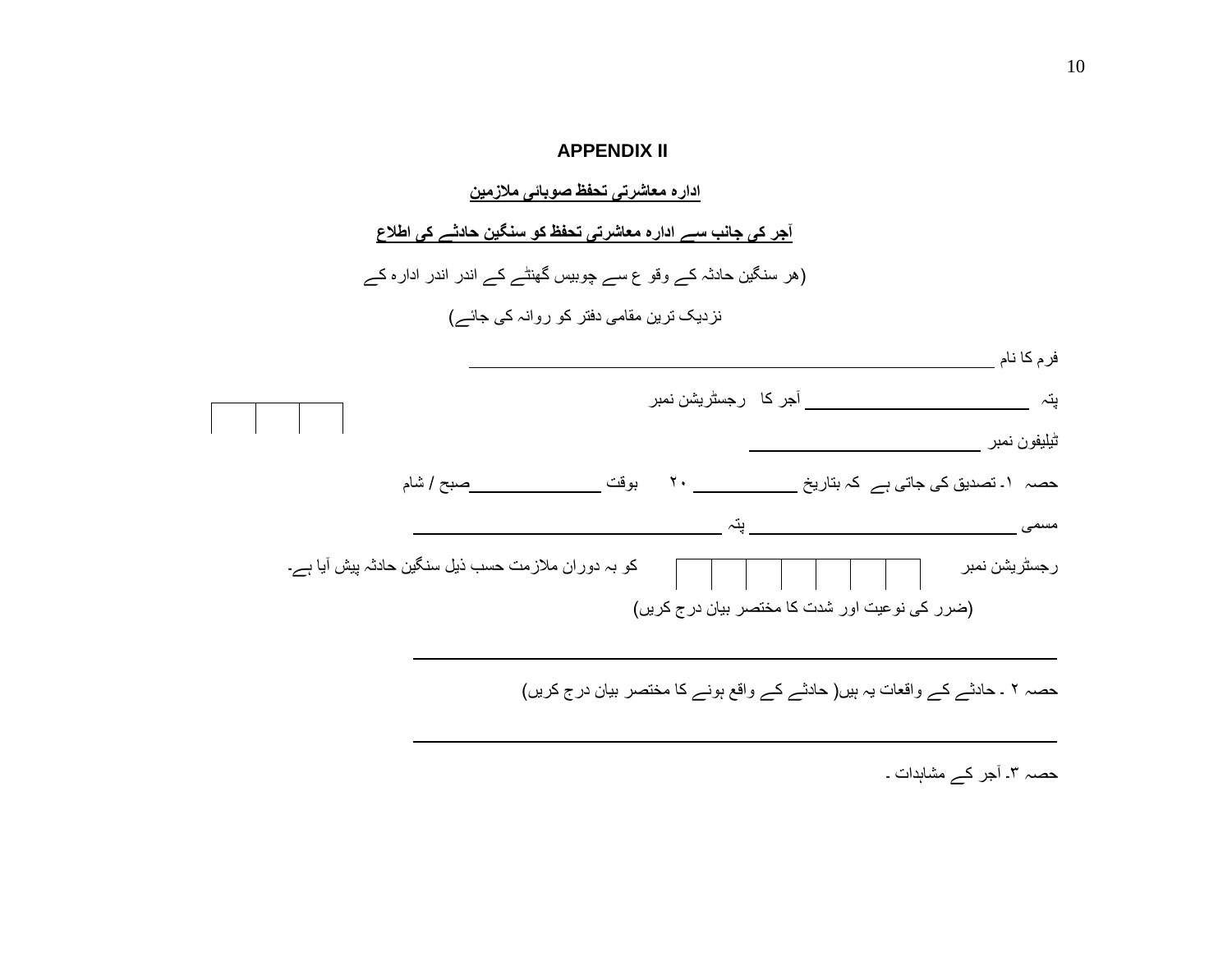میں تصدیق کرتا ہوں کہ مندرجہ باال بیان میرے علم اور یقین کی حد تک درست ہے اور میں اسکی صحت کا کلی طور پر ذمہ دار ہوں۔

)دستخط( عہدہ <u>۔ اس کے است</u> تاریخ ۲۰ فرم کی مہر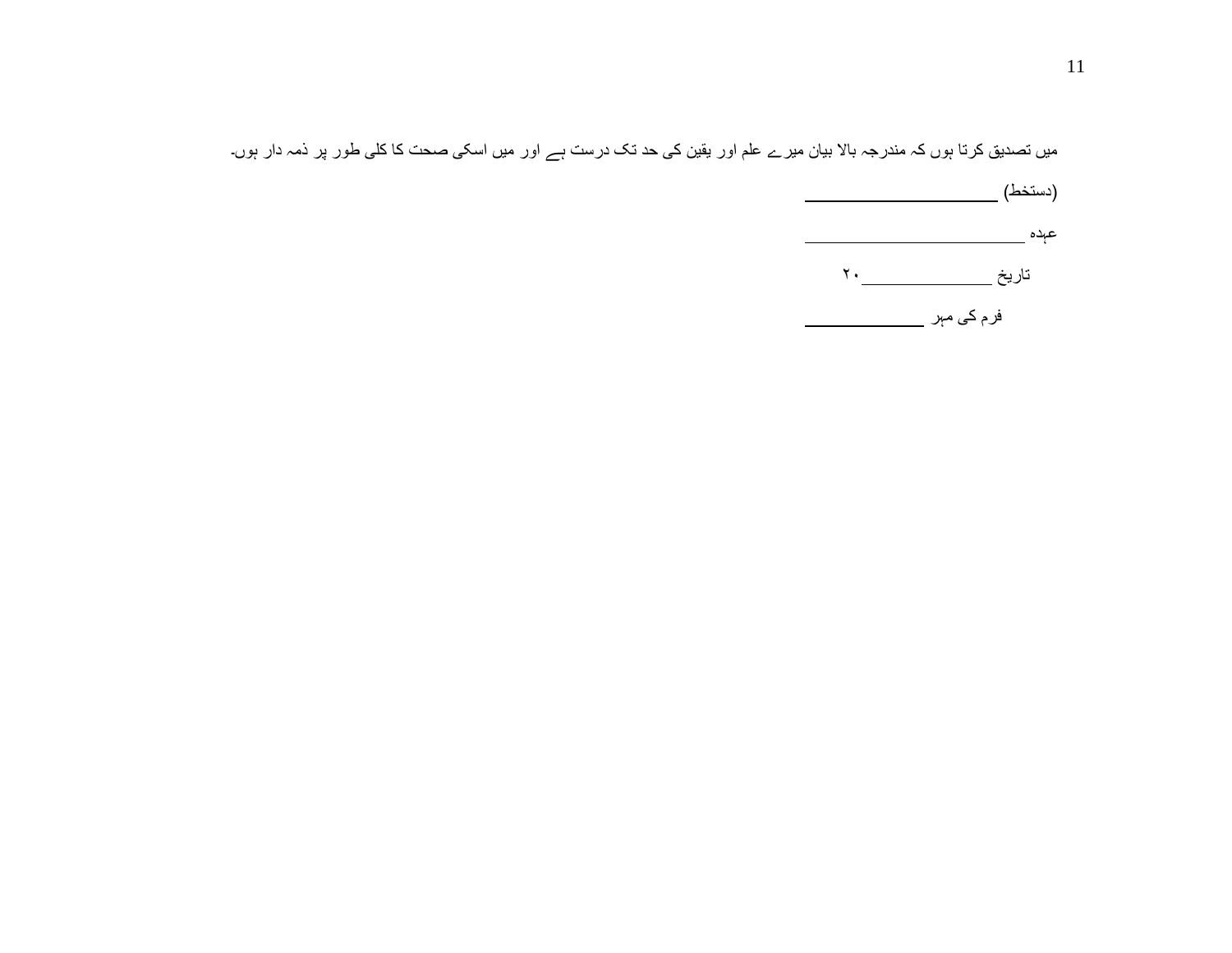## <span id="page-11-0"></span>**APPENDIX III**

## **Provincial Employees' Social Security Institution**

## **EMPLOYER'S REGISTRATION FORM**

## Registration Number Allotted



(for official use only)

| (if different)                                                                               |
|----------------------------------------------------------------------------------------------|
| Address of principal place of business <b>contained a set of principal place of business</b> |
|                                                                                              |
|                                                                                              |
| Number of employees liable to become secured persons                                         |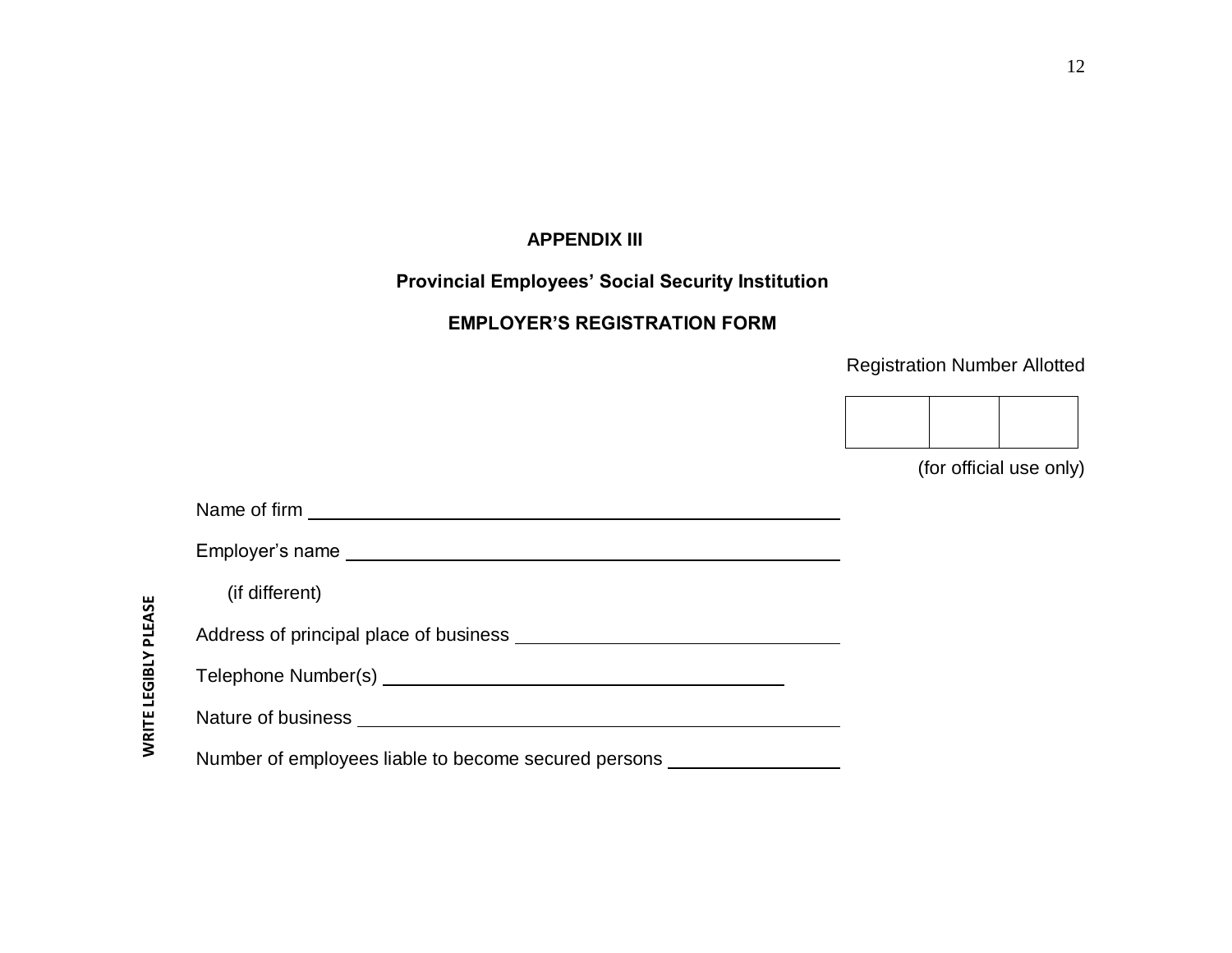| (Approximate)                              |
|--------------------------------------------|
| Signature of employer ______<br>Date<br>20 |

STAMP OF FIRM

Form R-1

P.T.O.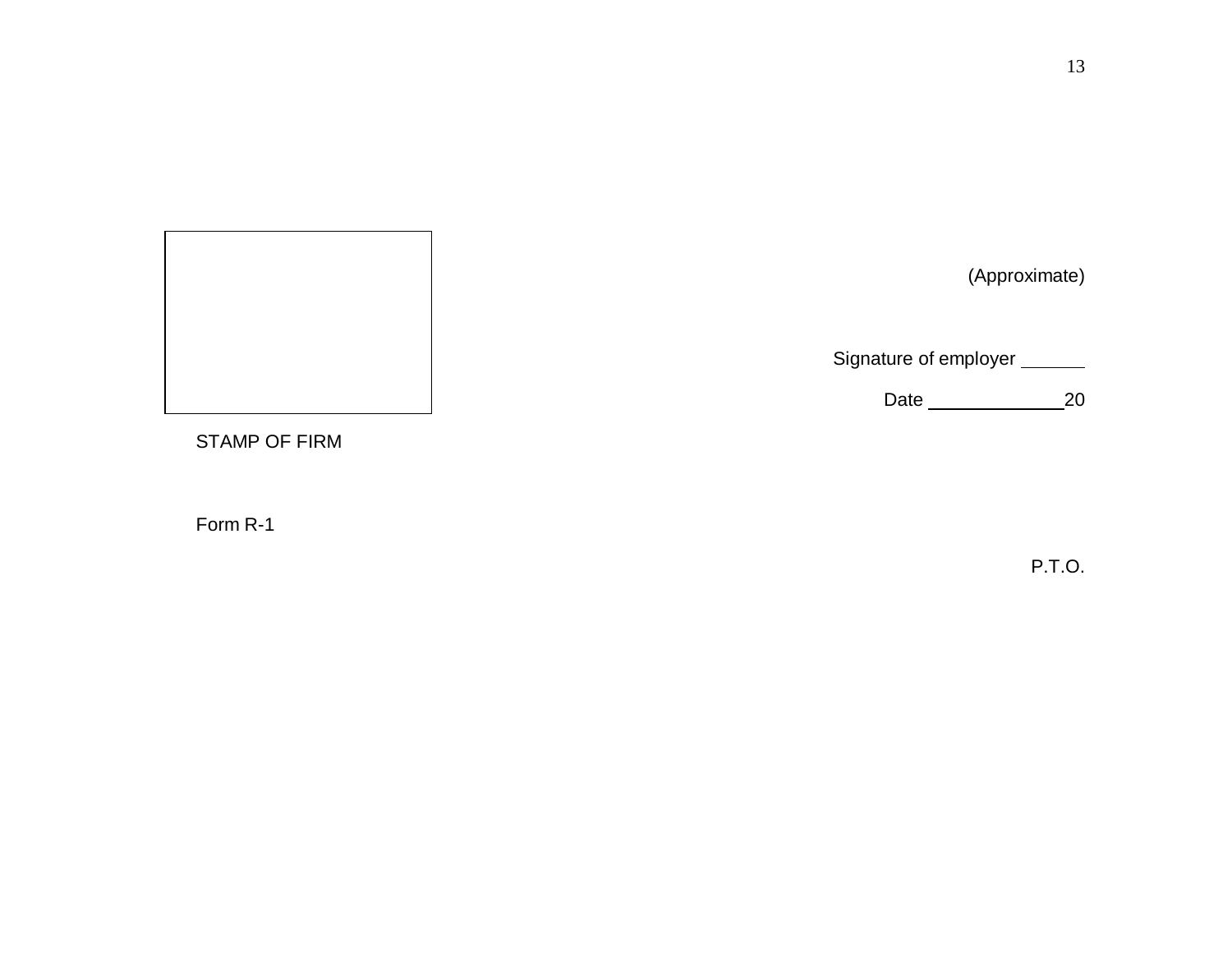## **FOR OFFICIAL USE ONLY**

| <b>ACTION</b>                                  |         | <b>ACTION TAKEN</b> |
|------------------------------------------------|---------|---------------------|
|                                                | Initial | Date                |
| Registration form checked                      |         |                     |
| Name of employer entered in register           |         |                     |
| Registration number allotted as shown overleaf |         |                     |
| Form R-3 and R-4 prepared and issued           |         |                     |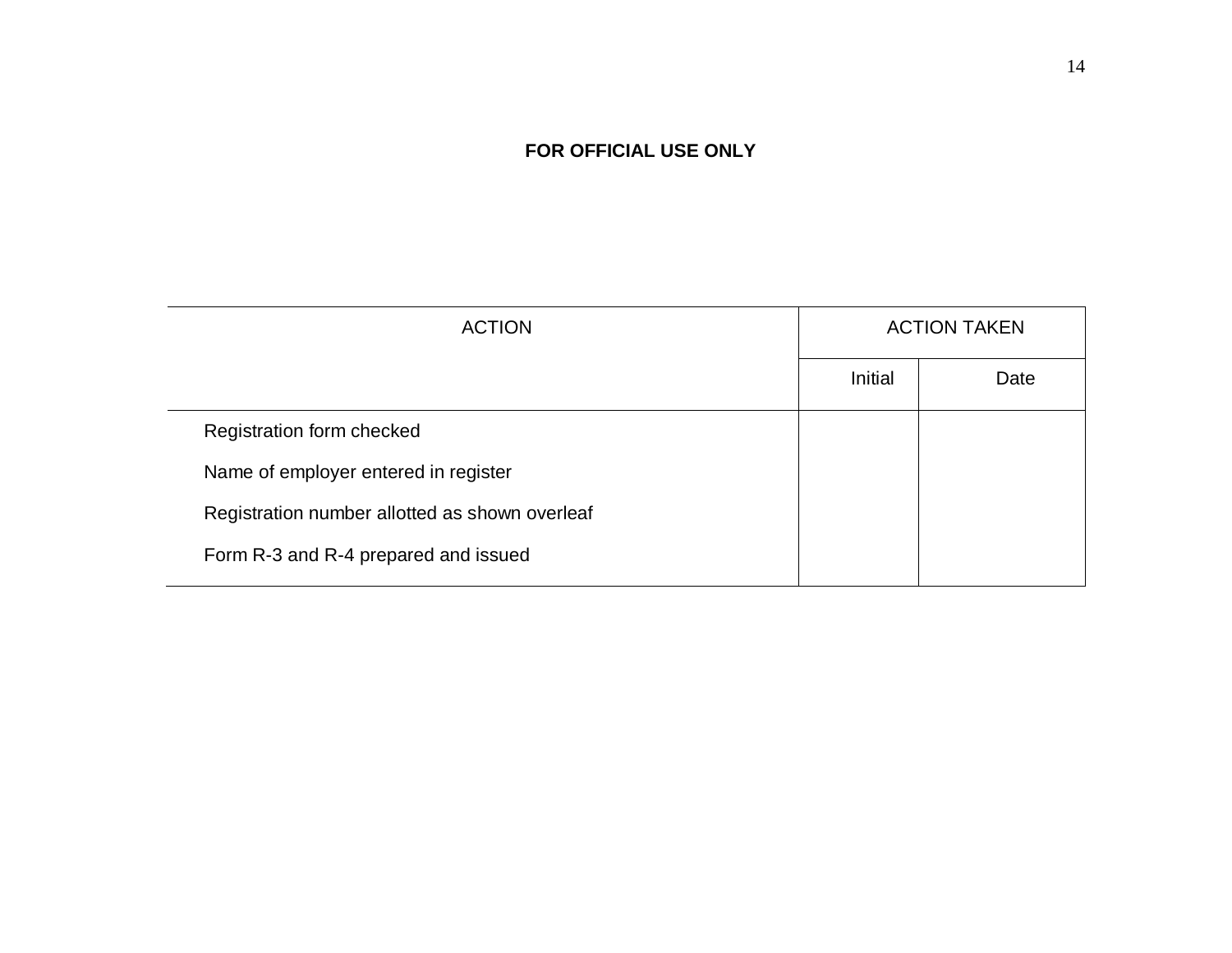## **APPENDIX IV**

## **Provincial Employees' Social Security Institution**

## **PARTICULARS OF SECURED PERSON**

<span id="page-14-0"></span>

| Name                                  |                          |                             |  |         | *Man   |  |  |  |  |
|---------------------------------------|--------------------------|-----------------------------|--|---------|--------|--|--|--|--|
| Address                               |                          |                             |  | Sex     | *Woman |  |  |  |  |
|                                       | Date of birth (if known) |                             |  |         |        |  |  |  |  |
|                                       |                          | Day Month Year OR Age Years |  |         |        |  |  |  |  |
|                                       |                          |                             |  |         |        |  |  |  |  |
|                                       |                          |                             |  |         |        |  |  |  |  |
|                                       |                          |                             |  |         |        |  |  |  |  |
| <b>Marital</b><br><b>Status</b><br>of | Single                   | <b>Married</b>              |  | Widower | Widow  |  |  |  |  |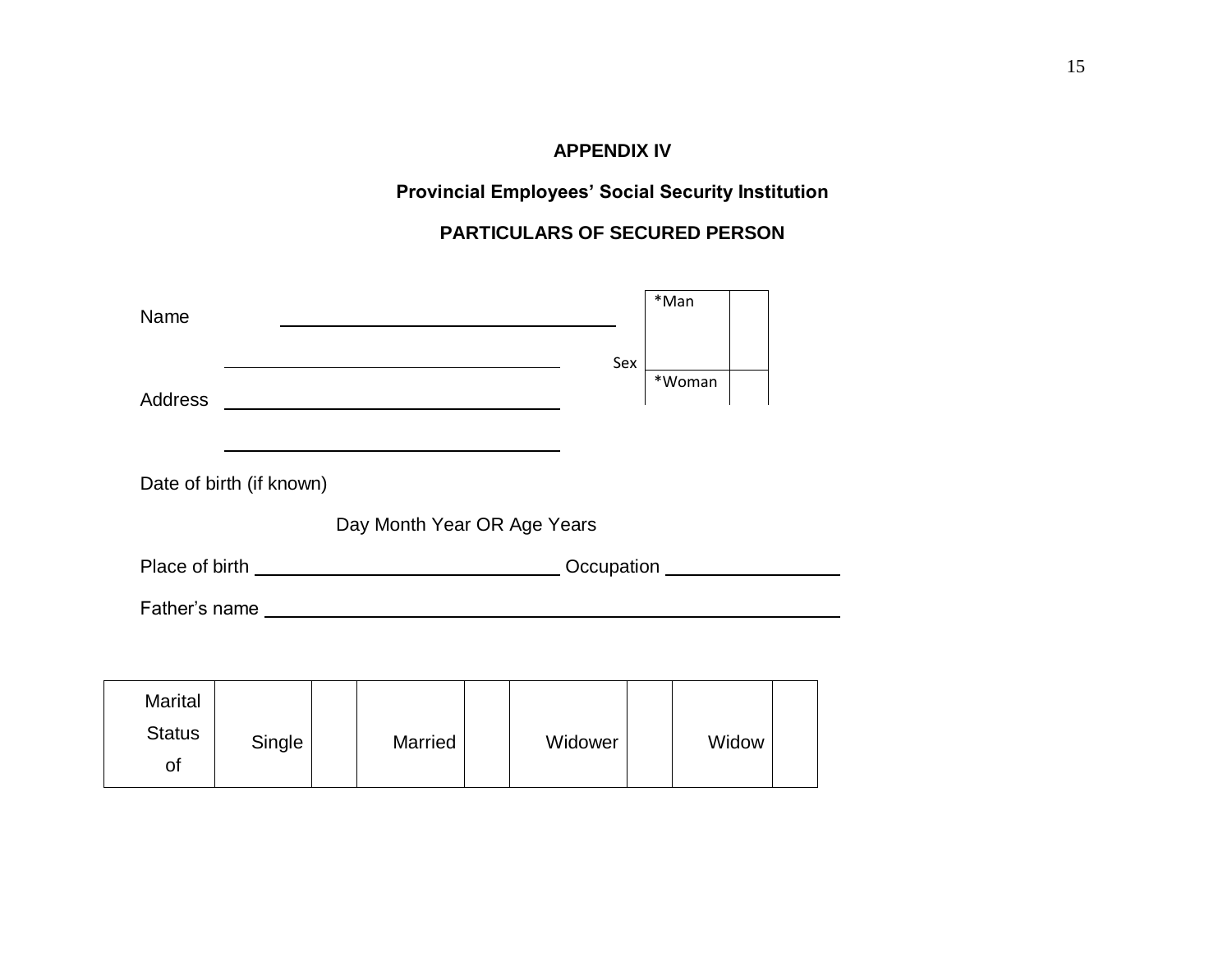| secured                                 | $\star$                                   |  | $\star$                                 |  | $\star$               |  |  |                          | $\star$ |  |  |
|-----------------------------------------|-------------------------------------------|--|-----------------------------------------|--|-----------------------|--|--|--------------------------|---------|--|--|
| person                                  |                                           |  |                                         |  |                       |  |  |                          |         |  |  |
|                                         |                                           |  |                                         |  |                       |  |  |                          |         |  |  |
| * Mark with X in appropriate space.     |                                           |  |                                         |  |                       |  |  |                          |         |  |  |
| If married, state name of wife or wives |                                           |  |                                         |  |                       |  |  |                          |         |  |  |
|                                         |                                           |  |                                         |  |                       |  |  |                          |         |  |  |
|                                         |                                           |  |                                         |  |                       |  |  |                          |         |  |  |
|                                         |                                           |  |                                         |  |                       |  |  |                          |         |  |  |
|                                         | If a married woman, state name of husband |  |                                         |  |                       |  |  |                          |         |  |  |
| <b>OR</b>                               |                                           |  |                                         |  |                       |  |  |                          |         |  |  |
|                                         |                                           |  |                                         |  |                       |  |  |                          |         |  |  |
|                                         |                                           |  |                                         |  |                       |  |  |                          |         |  |  |
|                                         |                                           |  |                                         |  |                       |  |  |                          |         |  |  |
|                                         | <b>STAMP OF EMPLOYER</b>                  |  |                                         |  |                       |  |  | <b>RIGHT THUMB PRINT</b> |         |  |  |
|                                         |                                           |  |                                         |  | FOR OFFICIAL USE ONLY |  |  |                          |         |  |  |
|                                         |                                           |  | <b>Special Security Number allotted</b> |  |                       |  |  |                          |         |  |  |
|                                         |                                           |  |                                         |  |                       |  |  |                          |         |  |  |
|                                         |                                           |  |                                         |  |                       |  |  |                          |         |  |  |
|                                         |                                           |  |                                         |  |                       |  |  |                          |         |  |  |
|                                         |                                           |  |                                         |  |                       |  |  |                          |         |  |  |

Form R-2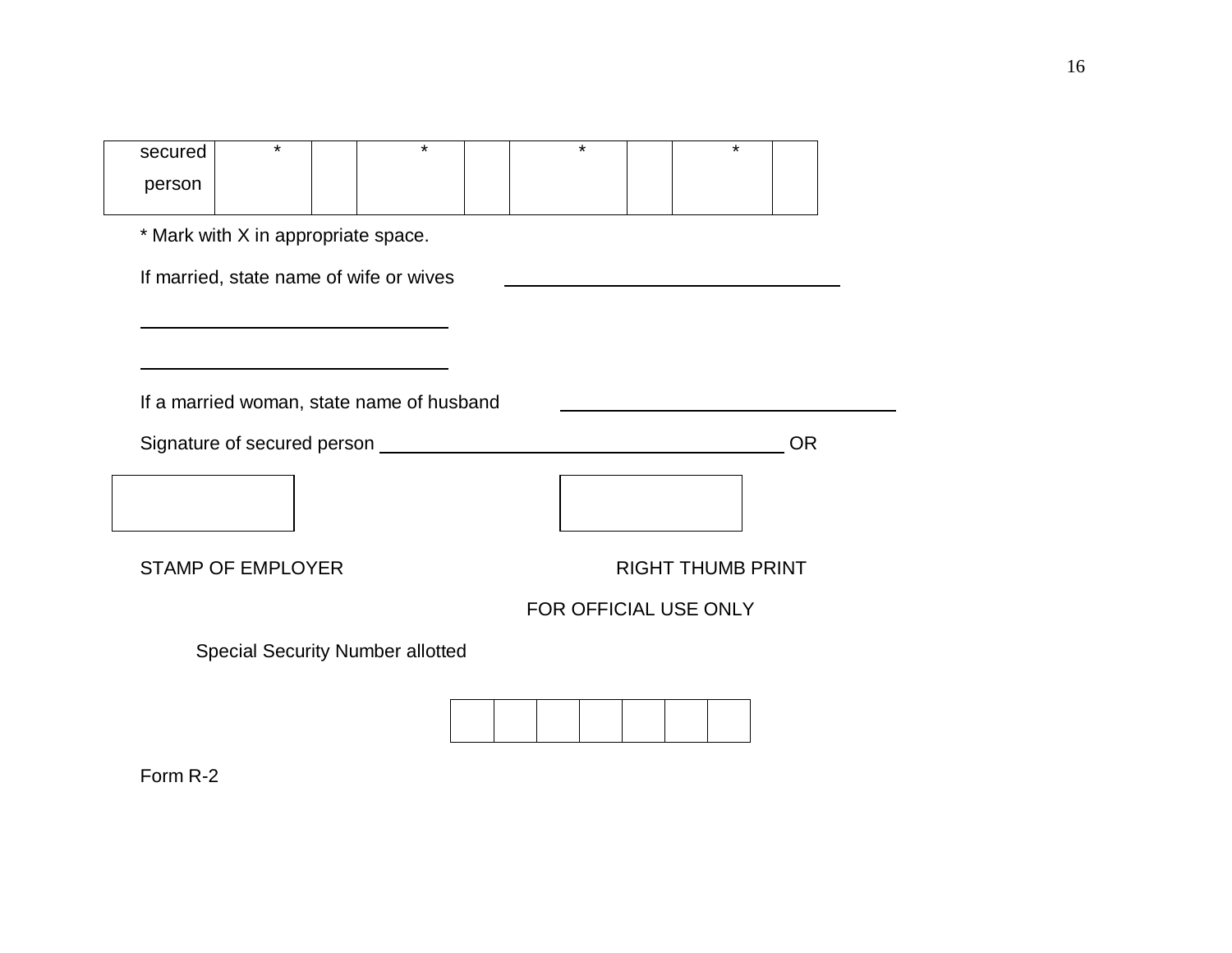## **APPENDIX V**

<span id="page-16-0"></span>

| <b>Provincial Employees' Social Security Institution</b>                                                                                                                                                                             |                                                                                                             |  |  |  |  |  |  |  |  |
|--------------------------------------------------------------------------------------------------------------------------------------------------------------------------------------------------------------------------------------|-------------------------------------------------------------------------------------------------------------|--|--|--|--|--|--|--|--|
| Return of Employees liable to become secured persons                                                                                                                                                                                 |                                                                                                             |  |  |  |  |  |  |  |  |
| Name of Employer <u>example and the set of the set of the set of the set of the set of the set of the set of the set of the set of the set of the set of the set of the set of the set of the set of the set of the set of the s</u> |                                                                                                             |  |  |  |  |  |  |  |  |
| Registration                                                                                                                                                                                                                         |                                                                                                             |  |  |  |  |  |  |  |  |
| Number                                                                                                                                                                                                                               |                                                                                                             |  |  |  |  |  |  |  |  |
| Address                                                                                                                                                                                                                              |                                                                                                             |  |  |  |  |  |  |  |  |
|                                                                                                                                                                                                                                      | I hereby declare that every person employed as an employee within the meaning of Section 2 (8) of the West  |  |  |  |  |  |  |  |  |
| Social<br>Pakistan<br>Employees'                                                                                                                                                                                                     | Security Ordinance,<br>1965.<br>on                                                                          |  |  |  |  |  |  |  |  |
|                                                                                                                                                                                                                                      | in this factory / establishment in receipt of remuneration not exceeding Rs. 20 per day, has been           |  |  |  |  |  |  |  |  |
|                                                                                                                                                                                                                                      | included in this list (Excepting only those employees in respect of whom registration forms (Form R-2) have |  |  |  |  |  |  |  |  |
| already been submitted).                                                                                                                                                                                                             |                                                                                                             |  |  |  |  |  |  |  |  |

Signature \_\_\_\_\_\_\_\_\_\_\_\_\_\_\_\_\_\_\_\_\_

Date 20 Titles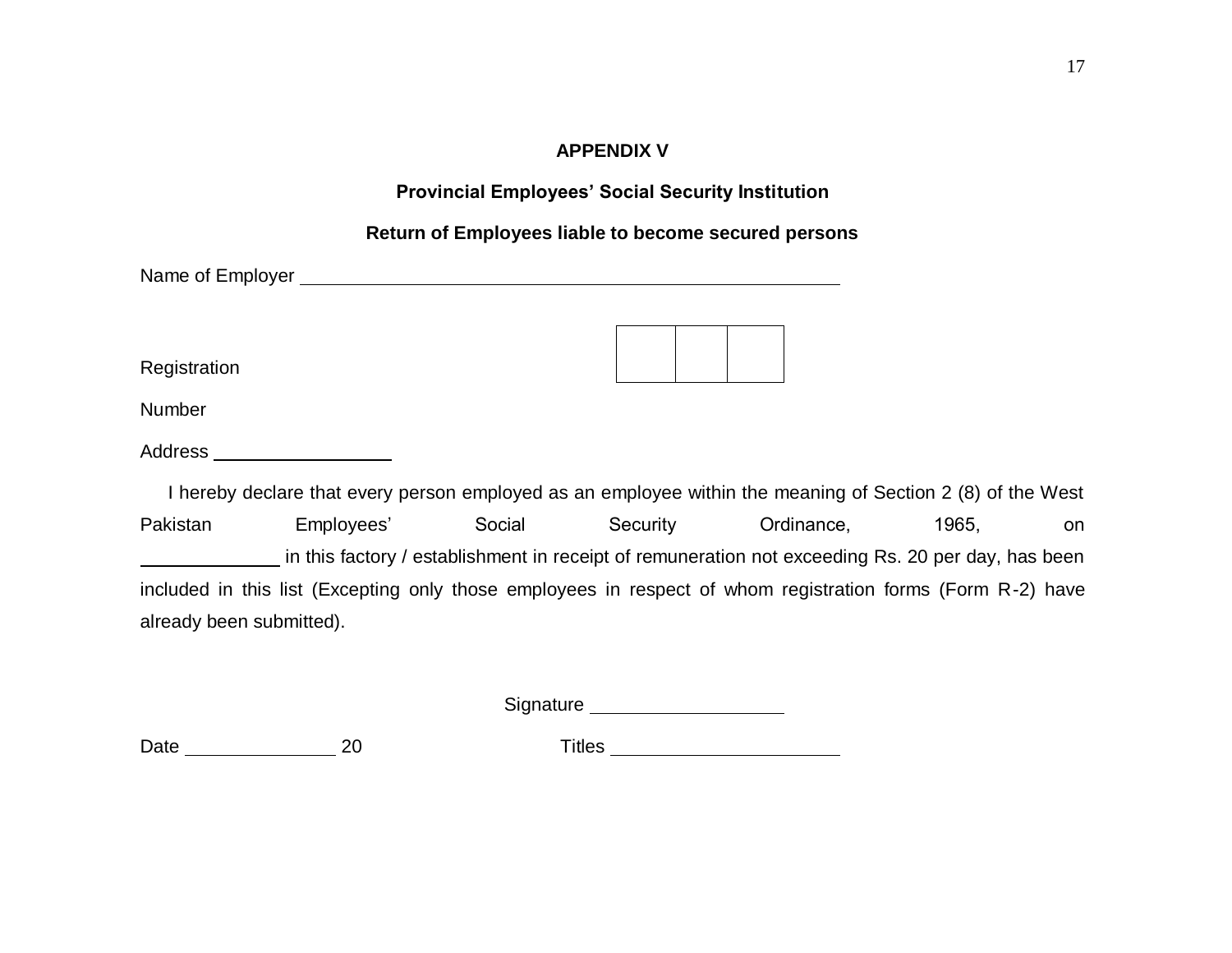| S.No. | Name of Employee | Father's<br>Name | Work<br>Number<br>(if any) | Registration<br>Number<br>allotted by<br>Institution<br>(for official<br>use only) |
|-------|------------------|------------------|----------------------------|------------------------------------------------------------------------------------|
| 1.    | 2                | 3.               | 4.                         | 5.                                                                                 |

Enclosures continuation sheets (Forms R 3-A) numbered to Form R-3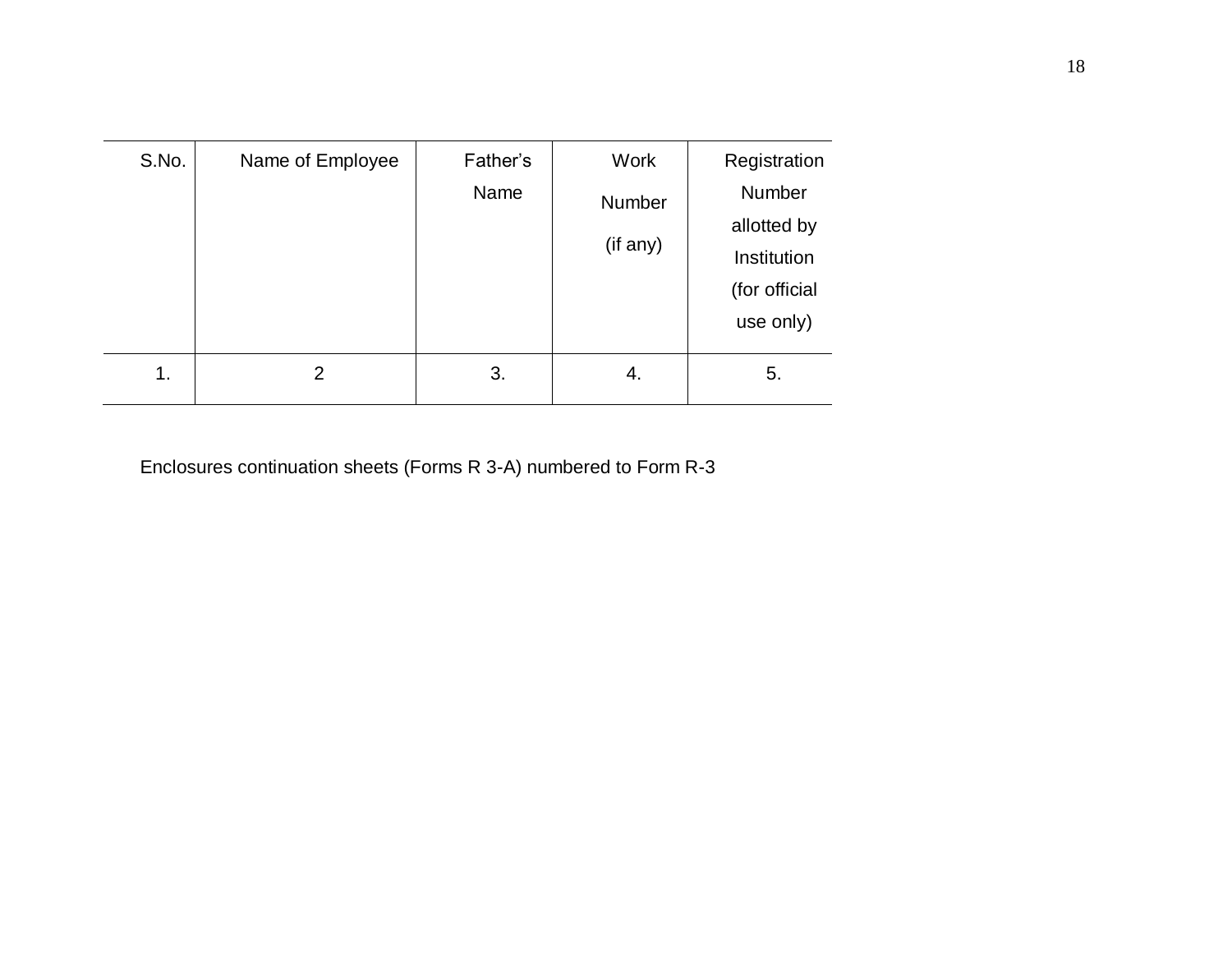## **APPENDIX VI**

## **Record of Employment Record of Employment**

| Employer's<br>Registration | Period | of<br>Employment | Employer's<br>Signature | Employer's<br>Registration | Period | of<br>Employment | Employer's<br>Signature |  |
|----------------------------|--------|------------------|-------------------------|----------------------------|--------|------------------|-------------------------|--|
| Number                     | From   | To               | and Stamp               | Number                     | From   | To               | and Stamp               |  |
|                            |        |                  |                         |                            |        |                  |                         |  |
|                            |        |                  |                         |                            |        |                  |                         |  |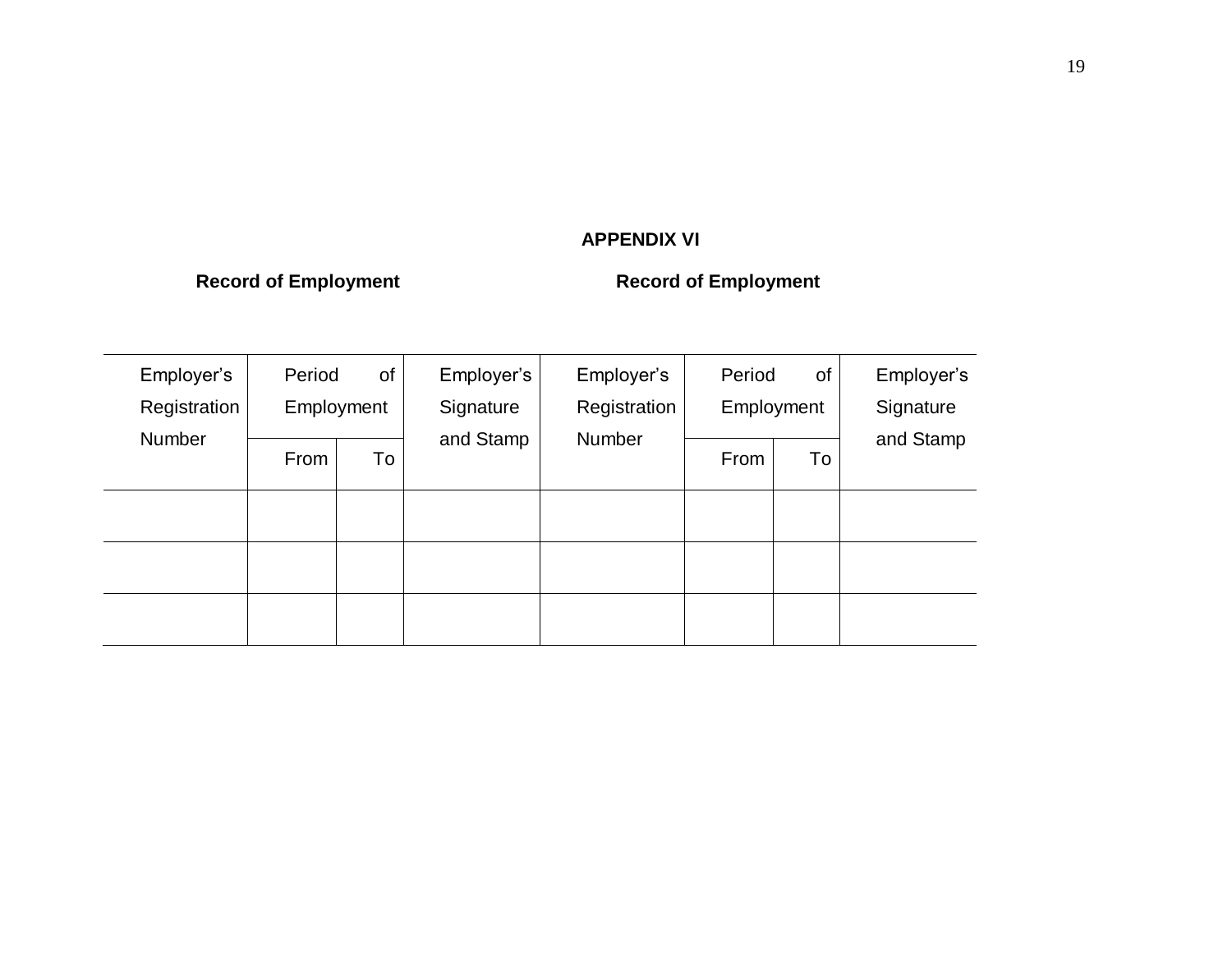## **Secured Person's Registration Card**

## **Provincial Employee's Social Security Institution**

Entries on page 2 or 3 of this card should be made whenever a secured person starts to work for an employer or leaves his employment.

This Registration Card should be produced by the secured person (or his agent) whenever a benefit is claimed.

**Warning:** Any person who knowingly makes or causes to be made any false statement or false representation; or produces or furnishes, or causes or knowingly allows to be produced or furnished Secured Person's Registration Card



This is certifying that \_\_\_\_\_\_

has been registered as a secured person within the meaning of the Provincial Employees' Social Security Ordinance, No. X of 1965 on 20, under the number inscribed above,

in respect of this employment by.

Photo

This card must be deposited at a Local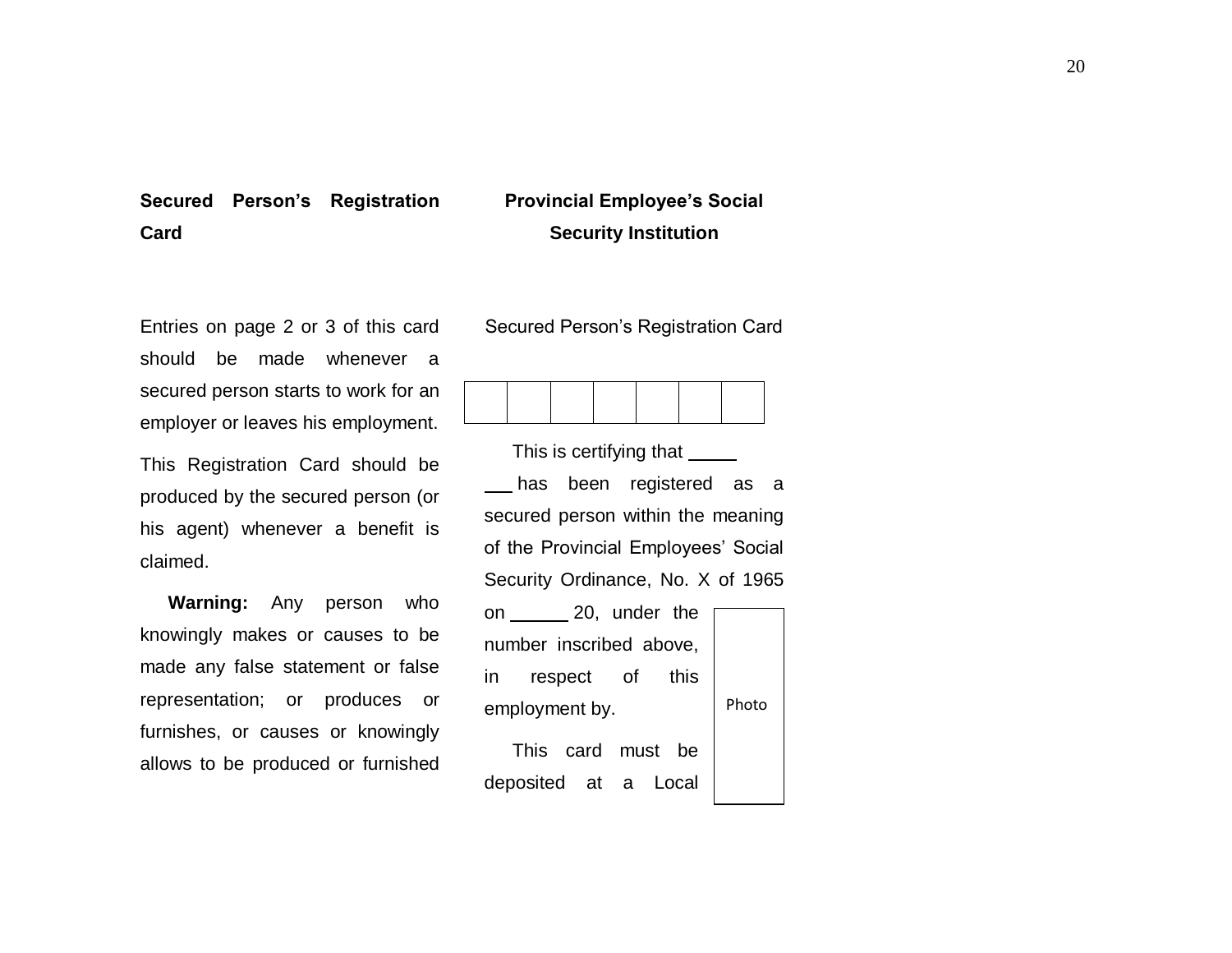any document or information which he knows to be false in a material particular, is liable to be punished with imprisonment not exceeding 3 months or by a fine of Rs. 1,000 or both.

The address of your Dispensary:

Office of the Institution when a secured person ceases to work in an establishment to which the above-mentioned Ordinance has been applied.

Signature, Thumb impression.

Visible Identification

#### Marks

(Keep this card carefully. If lost, a duplicate may be obtained, from the nearest Local Office of the Institution for which a charge of fifty paisa may be made).

Form R-5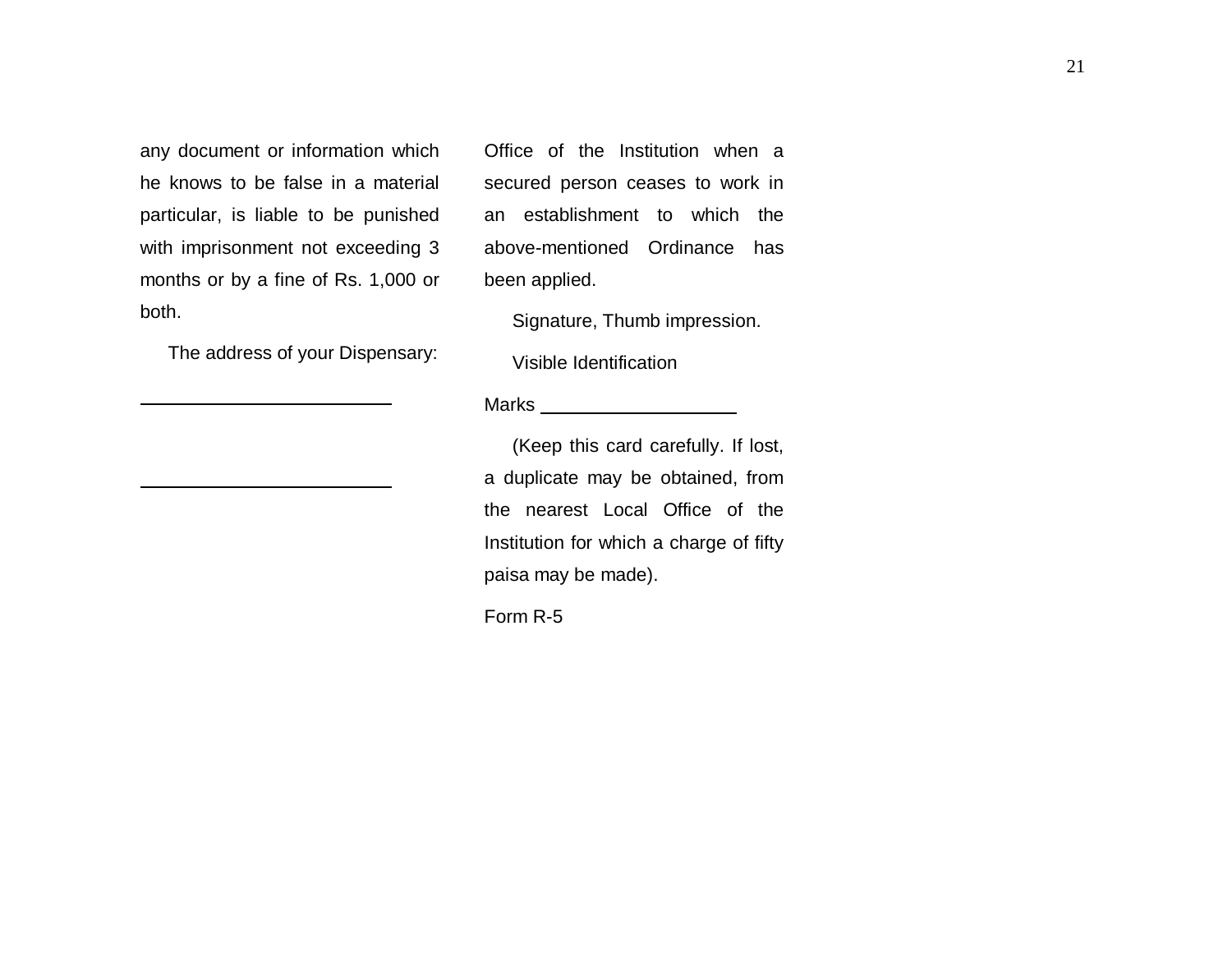## **APPENDIX VII**

## **Provincial Employees' Social Security Institution**

<span id="page-21-0"></span>Month of \_\_\_\_\_\_\_\_\_\_\_\_\_\_\_20 20 and the control of the control of the control of the control of the control of the control of the control of the control of the control of the control of the control of the control of the cont

Name of Employer \_\_\_\_\_\_\_\_\_\_\_\_\_\_\_



|            |                 | Ξ.       | Gross Wages per |    |     | Time   |             |              | Amount     | Employe      |                  |              | Employe     | Rem  |
|------------|-----------------|----------|-----------------|----|-----|--------|-------------|--------------|------------|--------------|------------------|--------------|-------------|------|
|            |                 | (insert  |                 |    |     | Worked |             |              | on which   | es'          |                  | rs'          |             | arks |
|            |                 |          |                 |    |     |        |             |              | Contributi |              | Social<br>Social |              |             |      |
|            |                 |          |                 |    |     |        |             | ons          | are        | Security     |                  | Security     |             |      |
|            | Security Number |          |                 |    |     |        |             |              | payable    |              | Contribu         |              | Contribu    |      |
|            |                 | employee |                 |    |     |        |             |              |            | tion         |                  | tion         |             |      |
|            |                 | $\sigma$ | D               | We | Mo  |        | Number of * | $\mathsf{R}$ | Ps         | $\mathsf{R}$ | P                | $\mathsf{R}$ | P           |      |
|            |                 |          | a               | ek | nth |        |             | $\mathsf{s}$ | ٠          | S.           | $\mathsf{s}$     | S.           | $\mathsf S$ |      |
| Serial No. | Social          | Name     | y               |    |     | Da     | we          |              |            |              |                  |              |             |      |
|            |                 |          |                 |    |     | ys     | eks         | ٠            |            |              | $\bullet$        |              | ٠           |      |
|            |                 |          |                 |    |     |        |             |              |            |              |                  |              |             |      |
|            |                 |          |                 |    |     |        |             |              |            |              |                  |              |             |      |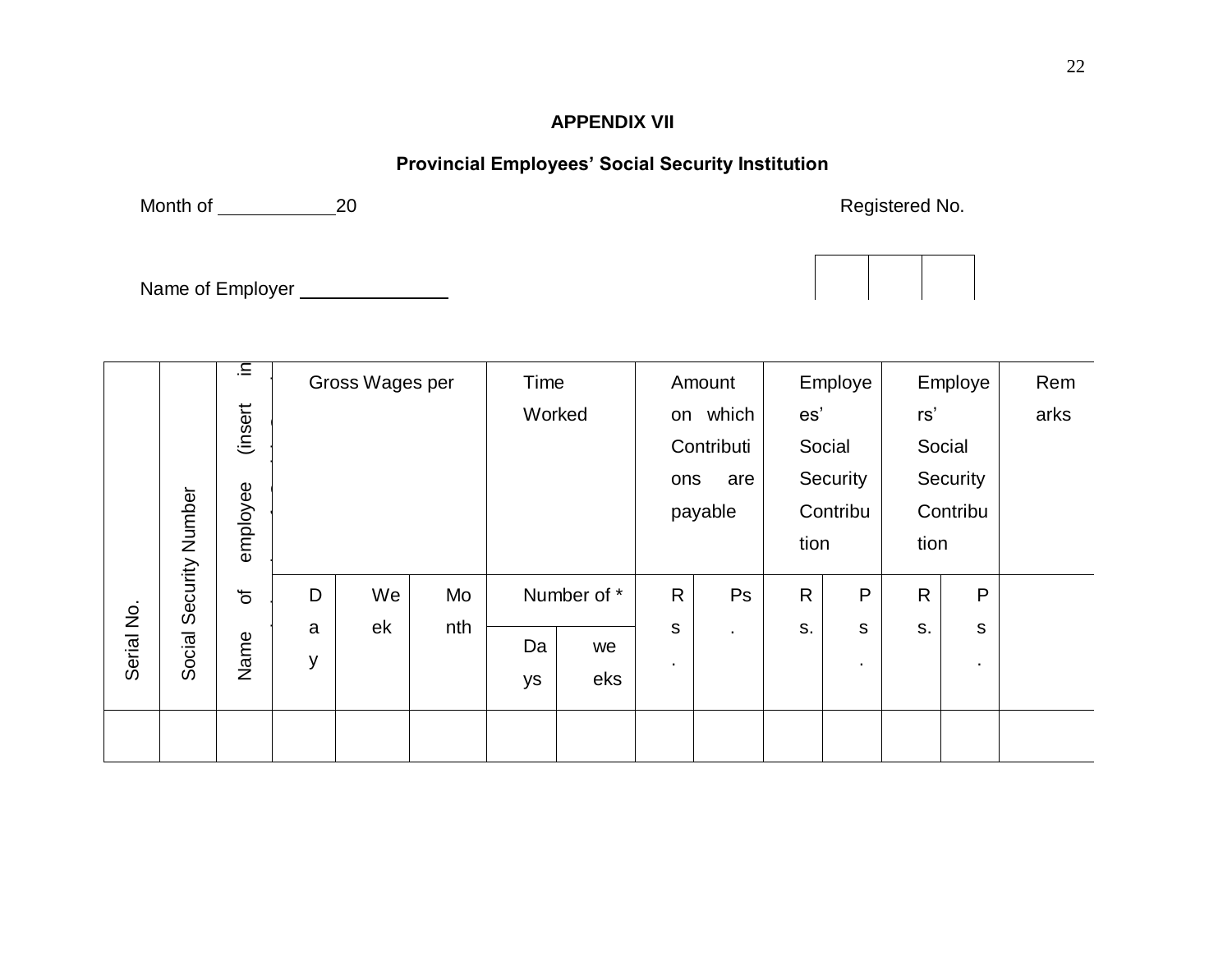| Form C-I *Use appropriate columns.                                | To  |      |          |  |  |
|-------------------------------------------------------------------|-----|------|----------|--|--|
| *I CERTIFY that this Schedule includes the names of all insurable | tal |      |          |  |  |
| employees of this firm, and that all information given regarding  |     | Add  |          |  |  |
| their employment and wages is correct.                            |     |      | Employe  |  |  |
| Signature Management Communication                                |     | e's  |          |  |  |
| Position in firm                                                  |     |      | Contribu |  |  |
| Date _________                                                    |     | tion |          |  |  |
|                                                                   |     |      |          |  |  |
|                                                                   |     |      | Amount   |  |  |
|                                                                   |     |      | payable  |  |  |

\* To be completed when only one Schedule is submitted, otherwise, complete certificate on Form C-2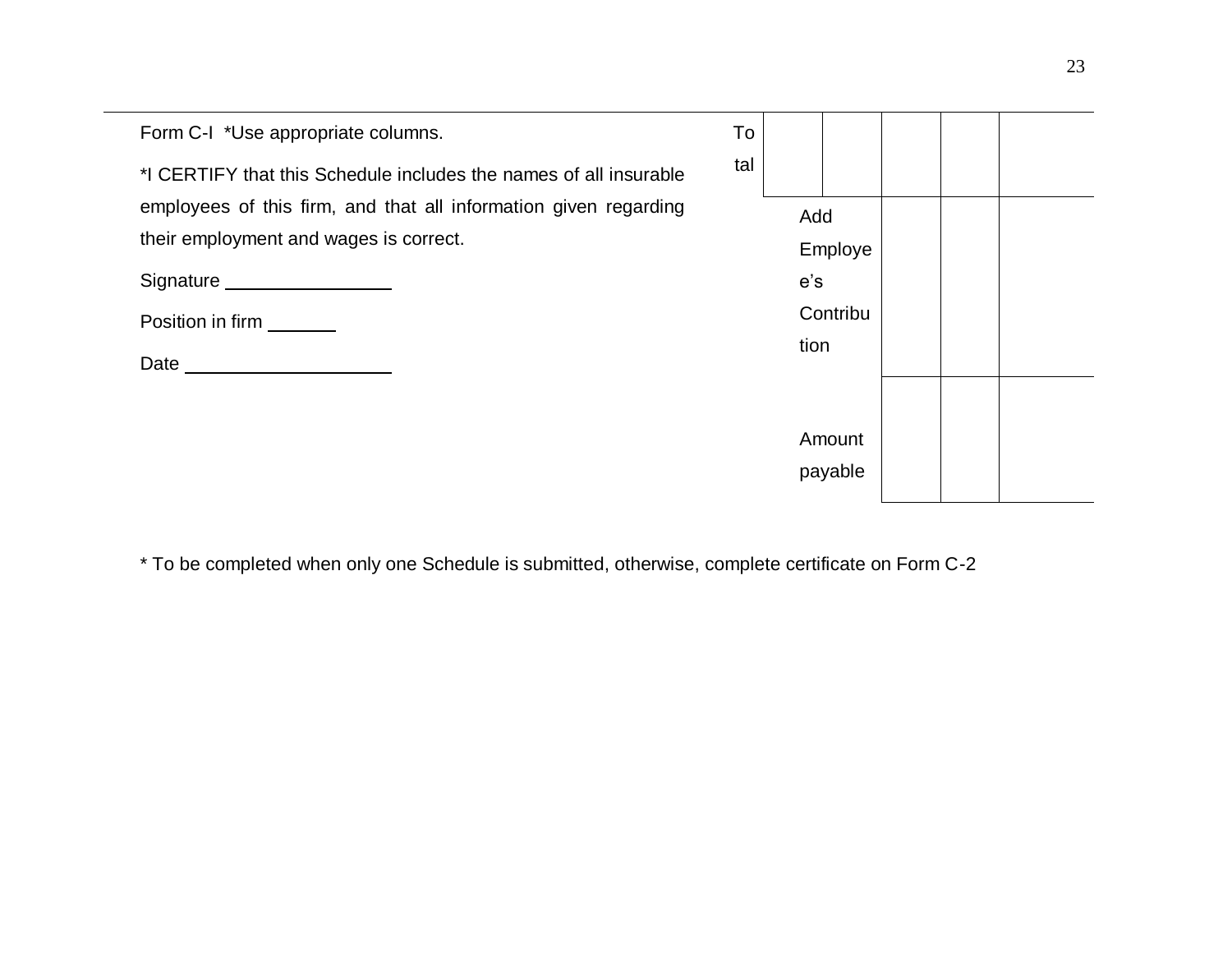#### **APPENDIX VIII**

ادارہ معاشرتی تحفظ صوبائی مالزمین

حادثے کی صورت میں تصدیق نامہ

میں تصدیق کرتا ہوں کہ مذکورہ باال شخص

باریخ حادثہ یا ملازمتی بیمار( Occupational disease )کے وقت میری ملازمت میں تھا۔

<span id="page-23-0"></span>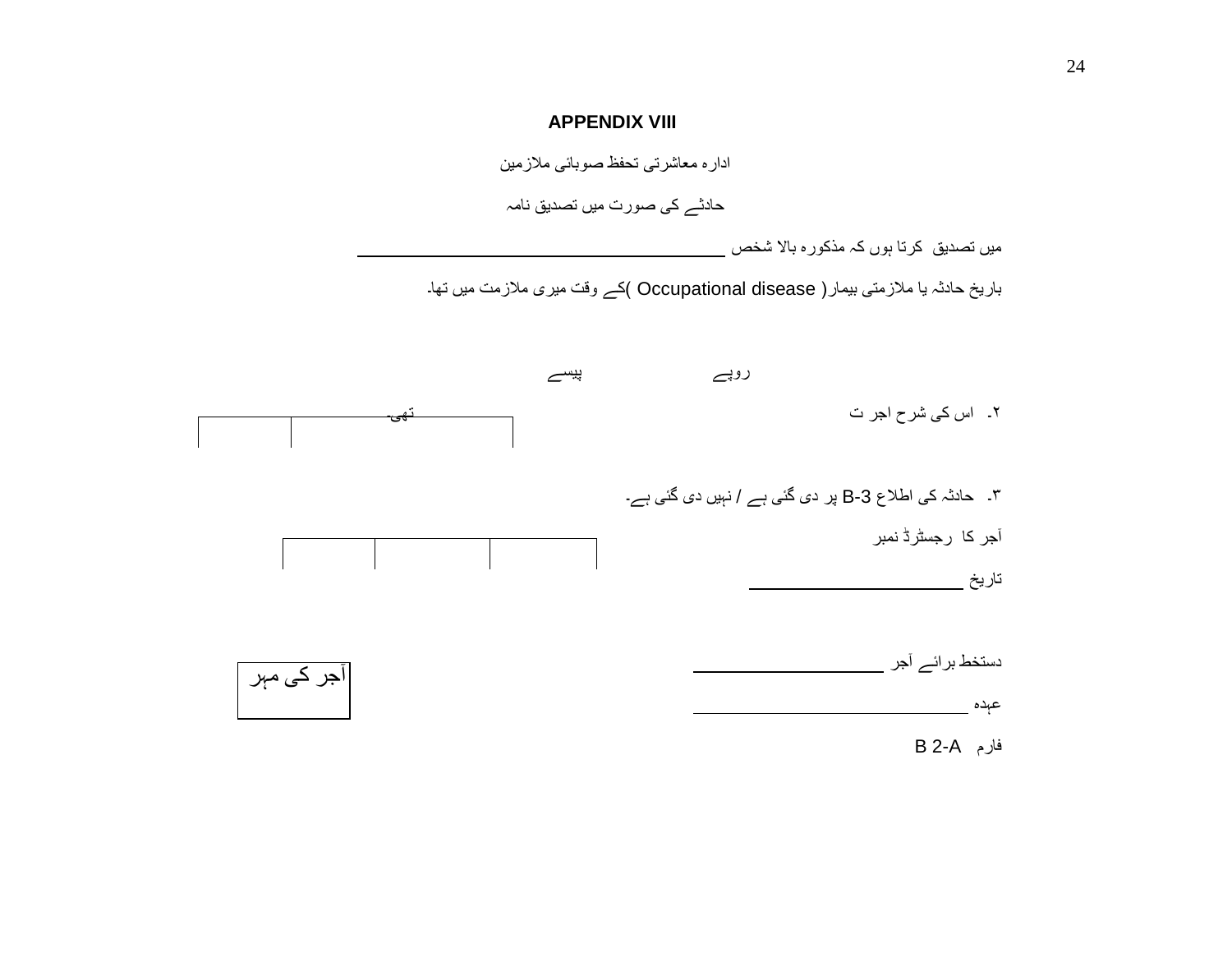## **APPENDIX IX**

## **Provincial Employees' Social Security Institution**

<span id="page-24-0"></span>

| <b>MEDICAL CERTIFICATE OF</b> |                             |  |  |                                  |  |  |  |                                                                                                               |
|-------------------------------|-----------------------------|--|--|----------------------------------|--|--|--|---------------------------------------------------------------------------------------------------------------|
| <b>INCAPACITY FOR WORK</b>    |                             |  |  |                                  |  |  |  |                                                                                                               |
|                               |                             |  |  |                                  |  |  |  |                                                                                                               |
| Mr. / Mst. / Miss $\_\_$      |                             |  |  |                                  |  |  |  |                                                                                                               |
| (Name in full)                |                             |  |  |                                  |  |  |  |                                                                                                               |
|                               |                             |  |  |                                  |  |  |  | This is to certify that I have examined the person named above and find that he / she is suffering from _____ |
|                               |                             |  |  |                                  |  |  |  | since ____________________________which incapacitates him / her from work. In my opinion, he / she will take  |
|                               |                             |  |  |                                  |  |  |  |                                                                                                               |
| Date $\_\_$                   | <b>Medical Practitioner</b> |  |  |                                  |  |  |  |                                                                                                               |
| Form M-I. (Front)             |                             |  |  |                                  |  |  |  |                                                                                                               |
|                               |                             |  |  |                                  |  |  |  |                                                                                                               |
|                               |                             |  |  | مطالبہ برائے معاوضہ بیماری / چوٹ |  |  |  |                                                                                                               |
|                               |                             |  |  |                                  |  |  |  |                                                                                                               |
|                               | (نام جگہ)                   |  |  |                                  |  |  |  | (تاريخ )                                                                                                      |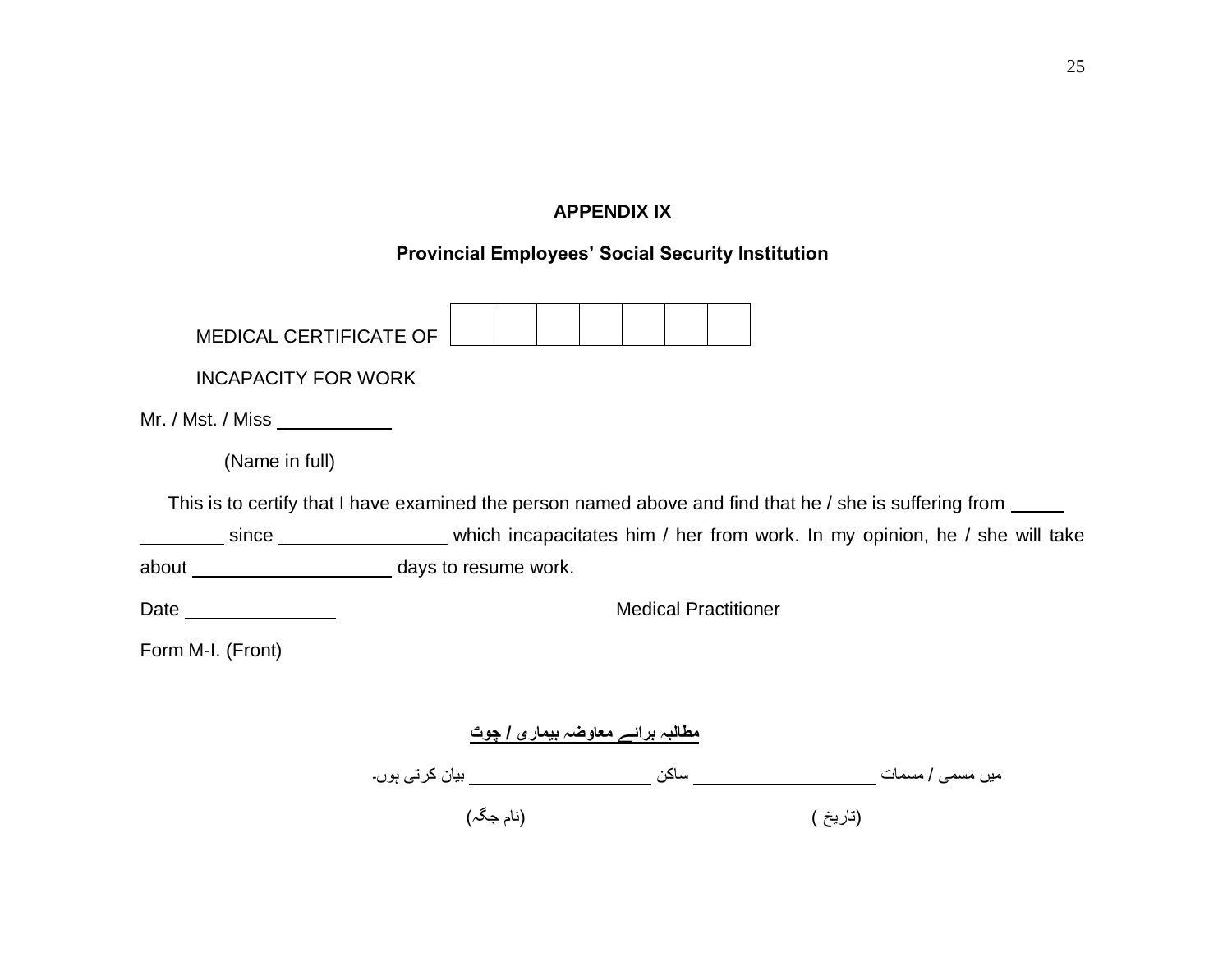

Form M-1 Back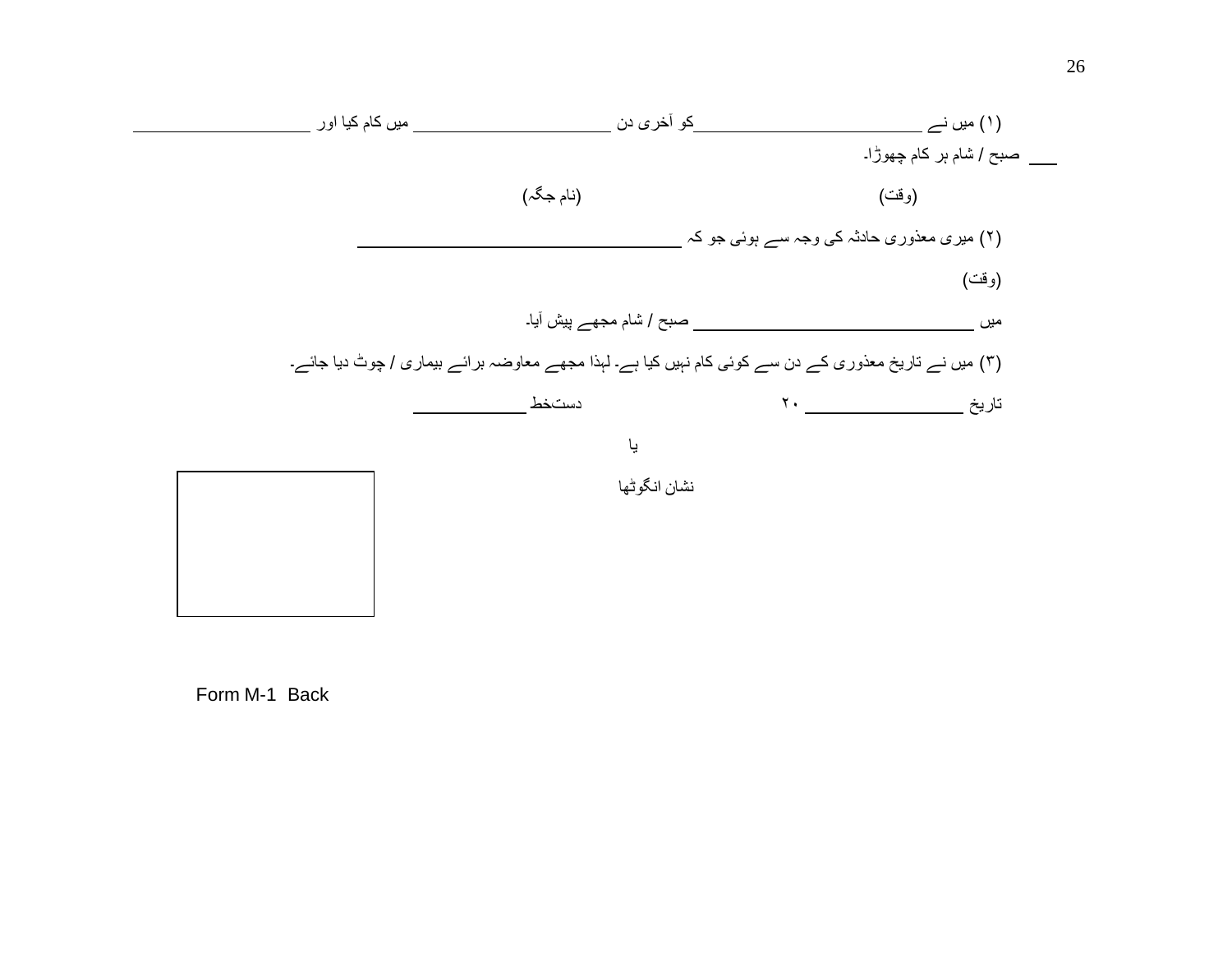#### **APPENDIX X**

## **Provincial Employees Social Security Institution**

## **MEDICAL CERTIFICATE OF INCAPACITY FOR WORK**

Serial No.

## **INTERMEDIATE**

(Name in full)

<span id="page-26-0"></span>Mr., Mrs./Miss

Certified that I have examined the person named above and find that he/she is still incapable of work which he/she is expected to resume after about days/weeks. He / she are required to attend the dispensary on **Form Manual Communist Communist Communist** for re-assessment of his/her condition.

Medical Practitioner

Form M-2 (Front)

**مطالبہ برائے معاوضہ بیماری / چوٹ**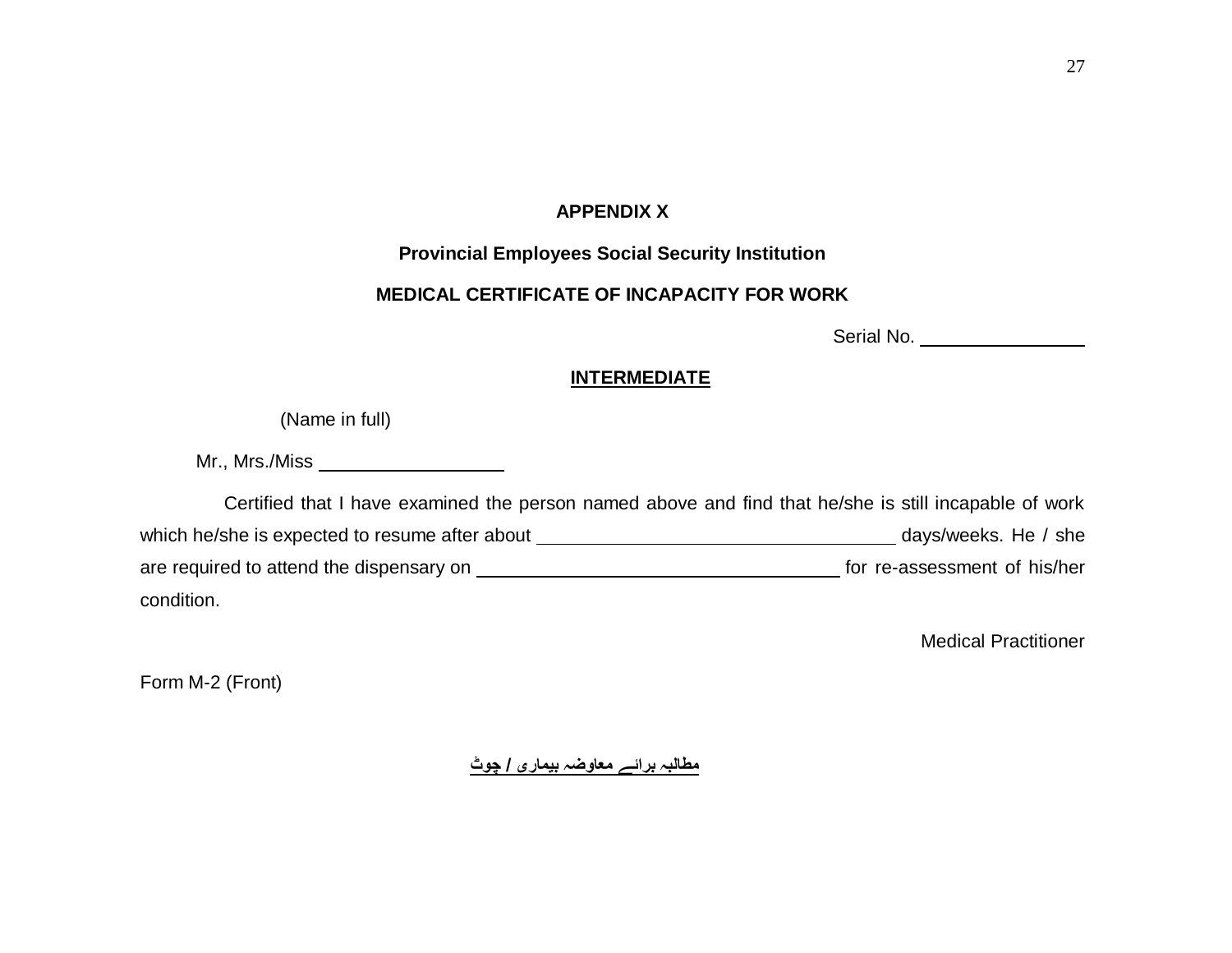



Form M-2 (Back)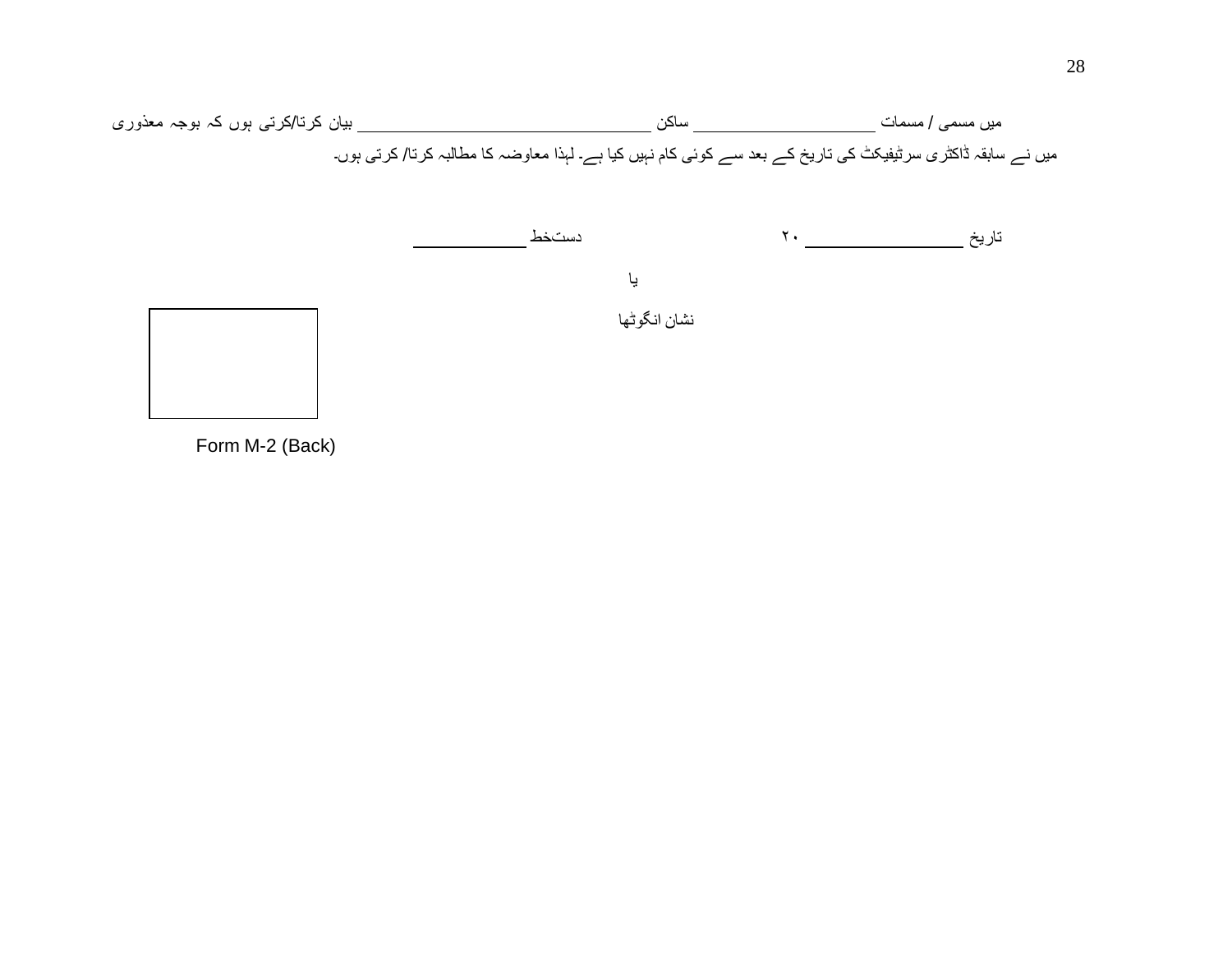## **APPENDIX XI**

**Provincial Employees' Social Security Institution** 

## **CERTIFICATE OF FITNESS TO RESUME WORK**

<span id="page-28-0"></span>

| Serial No. ___________________      |                                  |                                                                                                 |
|-------------------------------------|----------------------------------|-------------------------------------------------------------------------------------------------|
| Mr. / Mrs. / Miss _________________ |                                  |                                                                                                 |
| Date                                |                                  |                                                                                                 |
|                                     | <b>Medical Practitioner</b>      |                                                                                                 |
|                                     |                                  |                                                                                                 |
|                                     |                                  |                                                                                                 |
|                                     |                                  |                                                                                                 |
| Form M-3 (Front)                    |                                  |                                                                                                 |
|                                     |                                  |                                                                                                 |
|                                     | مطالبہ برائے معاوضہ بیماری / چوٹ |                                                                                                 |
|                                     |                                  |                                                                                                 |
|                                     |                                  | ڈاکٹر ی سرٹیفیکٹ کی تاریخ کے بعد سے کوئی کام نہیں کیا ہے۔ لہذا معاوضہ کا مطالبہ کرتا/ کرتی ہوں۔ |
|                                     |                                  |                                                                                                 |